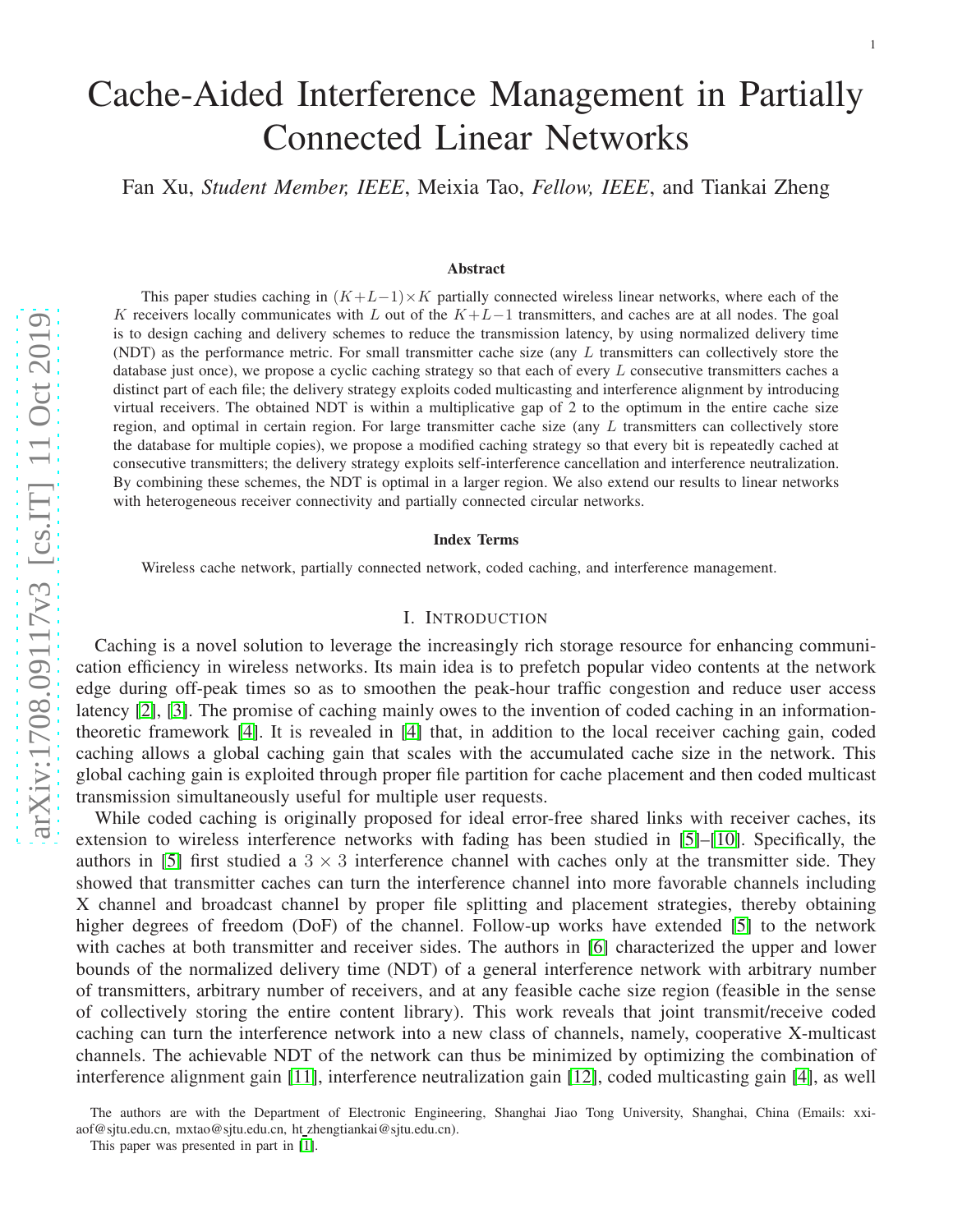as receiver local caching gain at different cache sizes. In [\[7\]](#page-20-9), by separating the physical layer and the network layer, the authors obtained an order-optimal approximation of system DoF through interference alignment. The authors in [\[8\]](#page-20-10) and [\[9\]](#page-20-11) analyzed the standard sum DoF, by a one-shot linear interference neutralization scheme and by a combination of interference alignment, zero-forcing and interference cancellation techniques, respectively. The authors in [\[10\]](#page-20-4) extended the study in [\[6\]](#page-20-5) to the multi-input multi-output (MIMO) interference network where each node is equipped with multiple antennas. It is found that the MIMO multiplexing gain and the caching gain are cumulative. Coded caching has also been extended in cloud-aided wireless interference networks, e.g., [\[13\]](#page-20-12)–[\[16\]](#page-21-0), often referred to as fog radio access networks (Fog-RANs), to reduce the overall content delivery latency.

Note that all the above information-theoretic studies on cache-aided interference networks in [\[5\]](#page-20-3)–[\[10\]](#page-20-4) assumed a fully connected network topology, where all the transmitters can communicate with all the receivers over independent and identically distributed (i.i.d.) fading channels. In practical wireless networks, considering the path loss resulting from radio propagation and signal attenuation due to blocking objects, some links are inevitably weaker than others. This scenario is typically modeled as *partially connected network* in the literature, where each receiver can only communicate with a subset of transmitters. With partial connectivity, each receiver incurs less interference but also can access smaller cumulative transmitter cache size. It is thus of both theoretical and practical importance to investigate the impact of caching in partially connected interference networks. The works [\[17\]](#page-21-1)–[\[20\]](#page-21-2) studied caching in combination networks, a class of networks defined in [\[21\]](#page-21-3) for network coding, where a single server is connected to  $\binom{K}{n}$  receivers through a layer of  $K$  relay nodes, such that each receiver is connected to a unique subset of  $n$  relay nodes. Such networks, though exhibiting partial connectivity, are far from practical wireless interference networks as each connection link is dedicated and error-free. The authors in [\[22\]](#page-21-4), [\[23\]](#page-21-5) considered a cloud-aided  $2 \times 2$  network with edge caching, where the connectivity is modeled as *Z-connectivity*. Specifically, the authors in [\[22\]](#page-21-4), [\[23\]](#page-21-5) used an on-off interference channel and a linear deterministic model, respectively, to characterize the channel between the edges and the receivers. Both works obtained the optimal delivery time per bit of the considered network models by exploiting self-interference cancellation and interference neutralization. These schemes however cannot be extended to a general partially connected network with arbitrary number of nodes. The authors in [\[24\]](#page-21-6) considered a given but arbitrarily partially connected network with transmitter caches where the transmitters have no access to channel state information (CSI) beyond the network connectivity. They formulated a joint file placement and delivery optimization problem without information-theoretical optimality analysis. The most related work to our considered partially connected wireless interference networks is [\[25\]](#page-21-7). It considered the Wyner's network model where each cache-aided receiver is connected to two or three nearby transmitters circularly and each transmitter has no cache but can only access the files desired by its connected receivers. By using self-interference cancellation facilitated by receiver caches and local cooperation across transmitters connecting common receivers, the authors obtained an achievable rate-memory tradeoff which is optimal in certain cache size region.

In this paper, we study cache-aided partially connected *linear* interference networks, where there are K linearly aligned receivers,  $K + L - 1$  linearly aligned transmitters, and each receiver is locally connected to a subset of L consecutive transmitters. This network model can be viewed as an extension of the Wyner's model in [\[25\]](#page-21-7), [\[26\]](#page-21-8). It can well model many practical communication systems such as highway roadside communications and railway wayside communications. Our goal is to find the minimum achievable NDT of this network with partial connectivity and cache sizes as key network parameters. We also aim to shed light on cache-aided interference management techniques in more practical wireless interference networks. While part of this work is presented in [\[1\]](#page-20-8), the main contribution of this work is given as follows.

• First, we propose a *basic* caching and delivery scheme for small transmitter cache size, where the accumulated cache size at every set of  $L$  transmitters is just enough to collectively store the entire database (i.e.  $L\mu_T = 1$  with  $\mu_T$  being the fraction of the database that each transmitter can cache locally). A cyclic caching (CC) strategy is proposed at both the transmitter and receiver sides based on pure file partition that takes the partial linear connectivity into account. Each of every L consecutive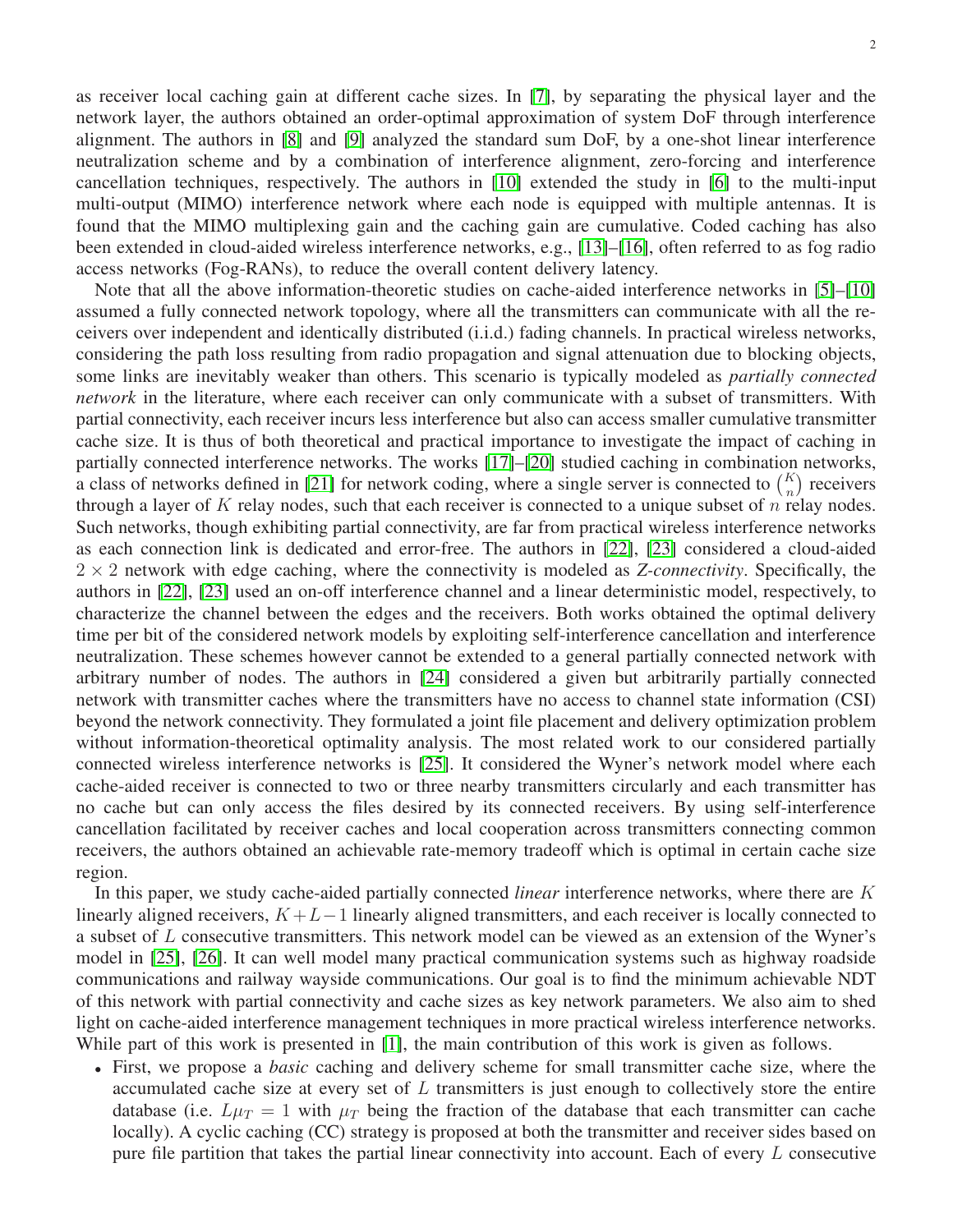transmitters caches a distinct part of each file, and the entire database is recoverable by combining the cached content of every  $L$  consecutive transmitters. In the delivery phase, by introducing virtual receivers, we exploit both coded multicasting gain and interference alignment gain. By using memory sharing between the considered case, i.e.,  $\mu_T = \frac{1}{L}$  $\frac{1}{L}$ , and the trivial case where each receiver can cache the entire database, we obtain an achievable NDT in the entire feasible cache size region  $L\mu_T + \mu_R \geq 1$ , with  $\mu_R$  being the fraction of the database that each receiver can cache locally. This NDT is proved to be within a multiplicative gap of 2 to the information-theoretic optimum in the entire cache size region, and exactly optimal when  $\mu_R \ge \max\{1 - \mu_T, \frac{L-1}{L}\}$  $\frac{-1}{L}\big\}.$ 

- Second, we propose an *enhanced scheme* for large transmitter cache size where the accumulated cache at every set of L transmitters can collectively store the entire database for  $p \ge 2$  times (i.e.,  $L\mu_T = p$ ). The proposed caching strategy of this enhanced scheme builds upon the previous CC strategy, referred to as modified CC strategy, so that every  $p$  consecutive transmitters cache a common part of each file. In the delivery phase, by utilizing the overlapped transmitter cache content, we achieve the combined gain of self-interference cancellation and interference neutralization. This enhanced scheme at large transmitter cache size in conjunction with the basic scheme at small transmitter cache size allows us to obtain a lower achievable NDT which is exactly optimal when  $\mu_T + \mu_R \geq 1$ .
- Finally, we extend our results to other partially connected networks. Our results are directly applicable to circular networks when L is a divisor of K. We also extend our basic scheme to linear networks with heterogeneous receiver connectivity, and obtain an achievable NDT within a bounded multiplicative gap to the optimum.

The main novelty of our proposed achievable schemes lies on the appropriate combination of several interference management techniques, namely, interference alignment, interference neutralization, selfinterference cancellation, as well as coded multicasting, facilitated by proper caching strategies. These techniques are previously well investigated in fully connected interference networks as summarized in [\[16\]](#page-21-0), but are not clearly understood in partially connected networks. The related work [\[25\]](#page-21-7) only achieved selfinterference cancellation gained by receiver caches and only allowed local cooperation across transmitters connecting common receivers due to the lack of transmitter cache.

The analytical findings in our work reveal several insights on caching in partially connected linear networks:

- Transmitter cooperation via interference neutralization (facilitated by our proposed modified CC strategy) can achieve the optimal NDT as long as the one transmitter and one receiver together can collectively store the entire database, i.e.  $\mu_T + \mu_R \ge 1$ , though it cannot reduce NDT by more that a constant factor of 2.
- Pure file splitting is globally optimal when  $\mu_T + \mu_R \ge 1$ , and inter-file or intra-file coding can only improve NDT within a constant factor of 2 when  $\mu_T + \mu_R < 1$ .
- Numerical results show that when the receiver connectivity  $L$  increases, our achievable NDT slightly decreases if  $\mu_R < 1 - \mu_T$ , and remains fixed if  $\mu_R = 0$  or  $\mu_R \ge 1 - \mu_T$ . This implies that, when the connectivity increases, the positive impact of having more transmitter cooperation or coordination slightly prevails the negative impact of more interferences received at each receiver if  $0 < \mu_R <$  $1 - \mu_T$ , and offsets the negative impact otherwise.

After the prior conference publication of this work [\[1\]](#page-20-8), the works [\[27\]](#page-21-9)–[\[29\]](#page-21-10) studied the similar problem of cache-aided partially connected wireless networks. Specifically, the authors in [\[27\]](#page-21-9) studied caching in the network with random connectivity. A caching strategy using maximum distance separable (MDS) coding was proposed, and both successive and parallel transmissions were adopted. We shall compare our results with [\[27\]](#page-21-9) in Section [IV-D.](#page-15-0) The authors in [\[28\]](#page-21-11) studied receiver caching in a cloud-aided partially connected interference network where the partial connectivity is similar to that in combination networks but with channel fading. They obtained the achievable NDT for  $L = 2$  and arbitrary  $\mu_R$ , and for arbitrary L when  $\mu_R$  is sufficiently large. The authors in [\[29\]](#page-21-10) studied caching in a hexagonal cellular network where each user is only able to receive signals from its three neighboring base stations. By using a randomized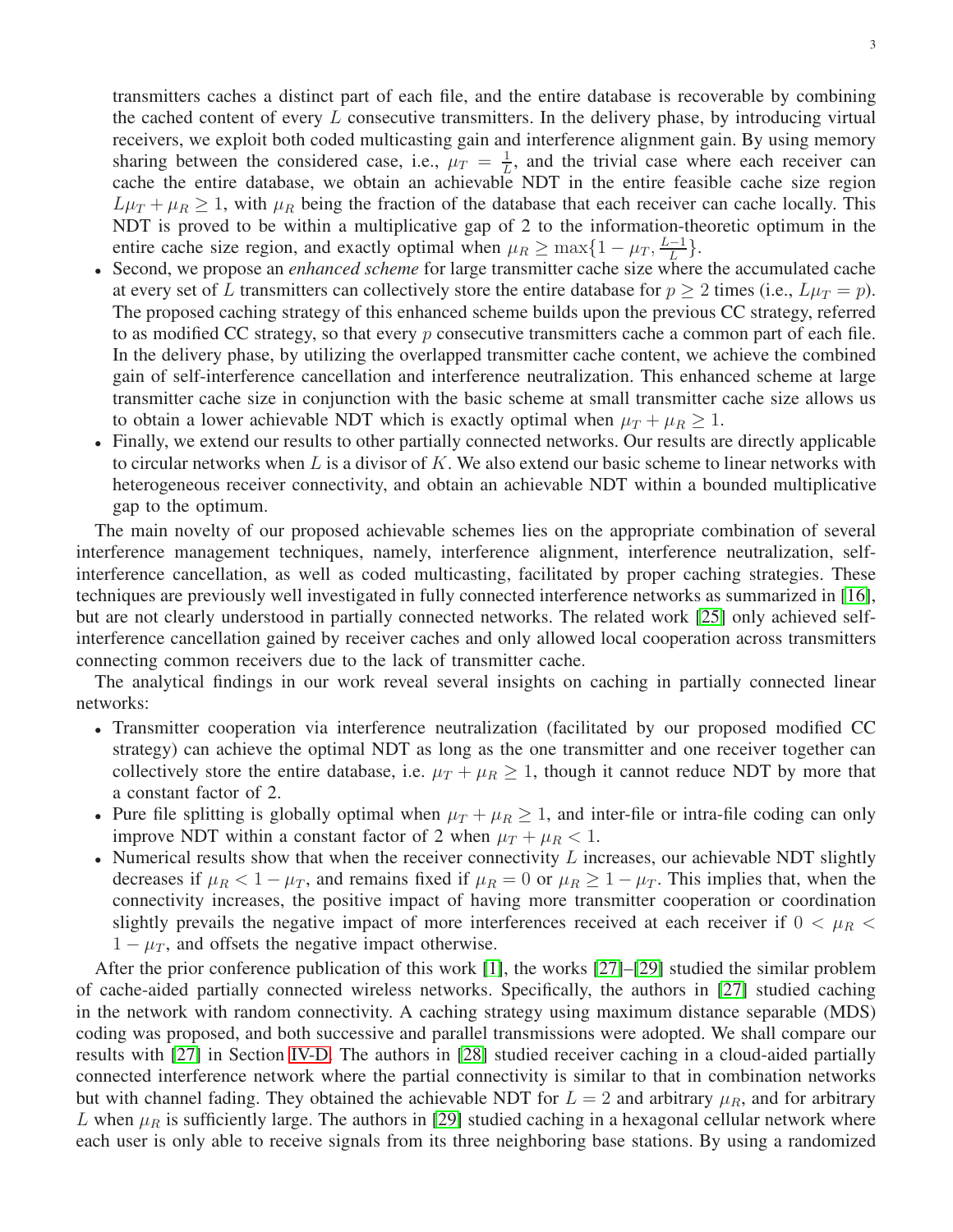caching strategy and a one-shot linear delivery strategy [\[8\]](#page-20-10), they obtained an achievable per-cell DoF which is within a constant gap to the optimum.

The rest of this paper is organized as follows. Section [II](#page-3-0) introduces our system model and performance metric. Section [III](#page-5-0) presents the basic scheme and its achievable NDT. Section [IV](#page-10-0) presents the enhanced scheme and the achievable NDT by combining the two schemes. Section [V](#page-16-0) extends our results to the circular networks and the linear networks with heterogeneous receiver connectivity. Finally, Section [VI](#page-17-0) concludes this paper.

Notations: [K] denotes the set  $\{1, 2, \ldots, K\}$ , and  $[J:K]$  denotes the set  $\{J, J+1, \ldots, K-1, K\}$  for  $J < K$ .  $CN(0, 1)$  denotes the Gaussian distribution with zero mean and unit variance.  $P \prec Q$  denotes that the linear space spanned by the column vectors of matrix  $P$  is a subspace of the one spanned by the column vectors of matrix Q.

## II. SYSTEM MODEL

#### <span id="page-3-0"></span>*A. Network Model*

We consider a  $(K+L-1)\times K$  partially connected linear interference network, where there are  $K+L-1$ linearly aligned transmitters, indexed by  $\{0, 1, \ldots, K + L - 2\}$ , K linearly aligned receivers, indexed by  $\{0, 1, \ldots, K-1\}$ , and each receiver i is connected to L consecutive transmitters  $\{i, i+1, \ldots, i+L-1\}$ , with  $L \leq K$ . Here, L is referred to as *receiver connectivity*. Fig. [1\(a\)](#page-4-0) shows an example of the linear network with  $K = 4$  and  $L = 3$ . Let  $\mathcal{T}_i \triangleq [i : i + L - 1]$ , for  $i \in [0 : K - 1]$ , denote the set of transmitters connected to receiver i, and let  $\mathcal{R}_j \triangleq [j : j - L + 1] \cap [0 : K - 1]$ , for  $j \in [0 : K + L - 2]$ , denote the set of receivers connected to transmitter j. Note that while  $|\mathcal{T}_i| = L$ ,  $|\mathcal{R}_j| \leq L$ . Each node is equipped with a cache memory of finite size, and has single antenna. The communication at each time slot  $t$  over this network is modeled by

$$
Y_i(t) = \sum_{j \in \mathcal{T}_i} h_{i,j}(t) X_j(t) + Z_i(t),
$$

where  $Y_i(t) \in \mathbb{C}$  denotes the received signal at receiver  $i \in [0: K-1]$ ,  $X_i(t) \in \mathbb{C}$  denotes the transmitted signal at transmitter j,  $h_{i,j}(t) \in \mathbb{C}$  denotes the channel coefficient from transmitter j to receiver i which is i.i.d. for different i, j, and t, following some continuous distribution, and  $Z_i(t)$  denotes the noise at receiver i distributed as  $\mathcal{CN}(0, 1)$ . At each time slot t, all the transmitters estimate their local CSI and aggregate them at a central controller. The central controller uses the current global CSI to design the precoding coefficient of each transmitted symbol for each transmitter at this time slot. When each receiver receives all its signals at all time slots, the central controller then computes the receive combining matrix for each receiver based on all the precoding coefficients and all the channel realizations during the transmission.

This network model is an extension of the  $K \times K$  partially connected interference network in [\[30\]](#page-21-12), where there are  $L - 1$  more transmitters to maintain the constant connectivity of L for all receivers. A constant receiver connectivity and the linear network topology are crucial in this work to make the cache-aided interference management tractable.

This network model is also highly correlated to the  $K \times K$  partially connected *circular* interference network where each receiver i is connected to L circulant transmitters denoted as  $\mathcal{T}_i^c \triangleq [i : i+L-1] \text{ mod } 1$ K. Specifically, if we merge each of the first  $L-1$  transmitters with each of the last  $L-1$  transmitters, i.e., j and  $K + j$ , for  $j \in [0: L - 2]$ , in the linear network, then the merged node  $(j, K + j)$  can be equivalent to transmitter  $j$  in the circular network. This is because the connected receiver set of transmitter  $j$  in the circular network, denoted as  $\mathcal{R}_j^c \triangleq [j - L + 1 : j] \bmod K$ , is the same as the union of the connected receiver sets of transmitters j and  $K + j$  in the linear network, i.e.,  $\mathcal{R}_j^c = \mathcal{R}_j \cup \mathcal{R}_{K+j}$ . The original channel coefficients  $h_{i,j}$  ( $i \in \mathcal{R}_j$ ) and  $h_{i,K+j}$  ( $i \in \mathcal{R}_{K+j}$ ) can thus be viewed as the channel coefficients  $h_{i,j}$  ( $i \in \mathcal{R}_j^c$ ) in the circular network. Fig. [1\(b\)](#page-4-0) shows the resulting  $4 \times 4$  circular network by merging transmitter pairs  $(0, 4)$  and  $(1, 5)$  in Fig. [1\(a\)](#page-4-0) into transmitters 0 and 1, respectively.

While this paper mainly focuses on the constant receiver connectivity, we will also extend our results to the linear network with heterogeneous receiver connectivity, where each receiver i, for  $i \in [0:K-1]$ ,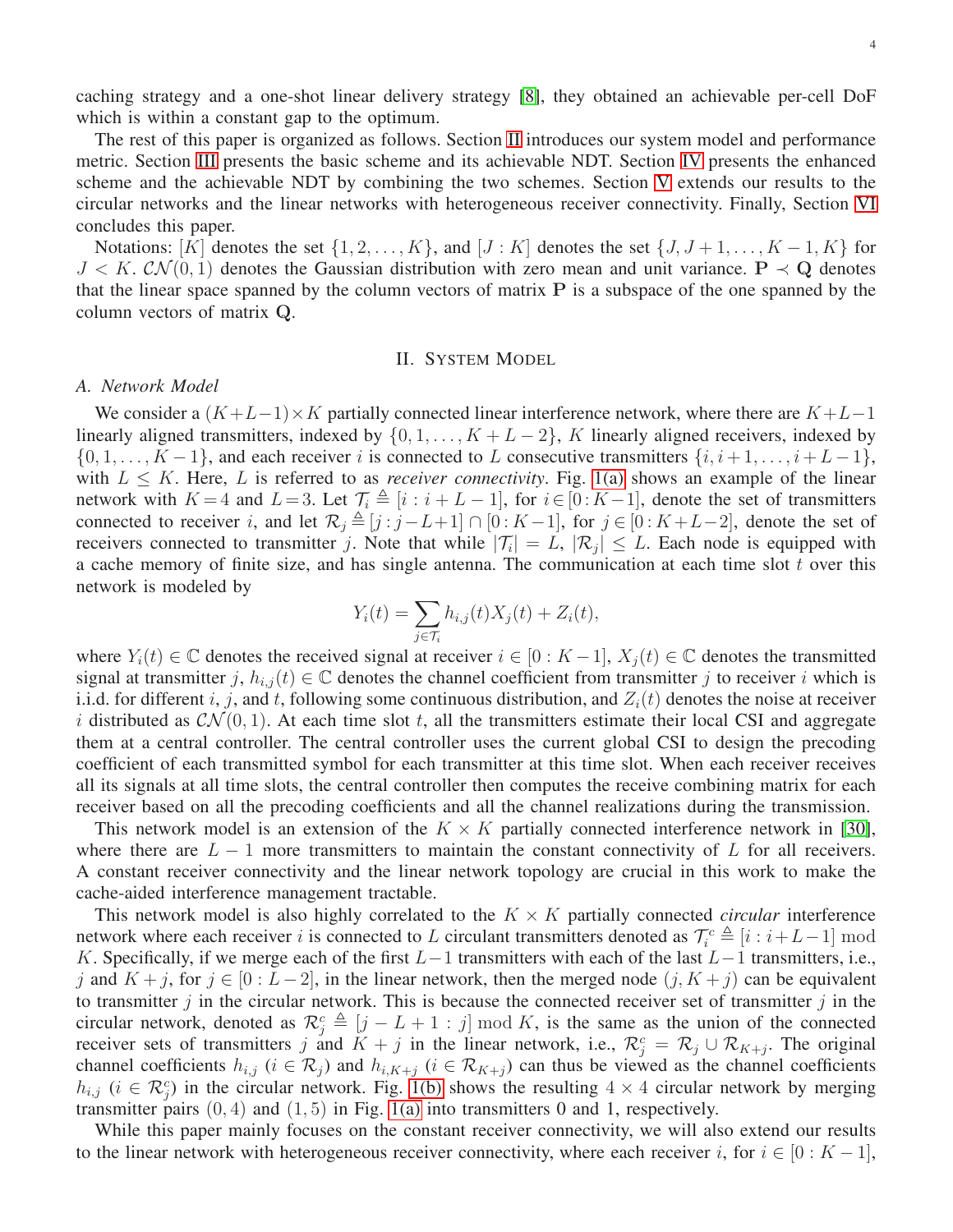<span id="page-4-0"></span>

Fig. 1: Partially connected linear interference networks with receiver connectivity  $L = 3$ : (a)  $6 \times 4$  linear network, (b)  $4 \times 4$  circular network.

is locally connected to  $L_i$  consecutive transmitters  $[i : i + L_i - 1]$ , in Section [V-B.](#page-16-1) In this paper, we will first study the original linear network in Section [III](#page-5-0) and [IV,](#page-10-0) and then extend our analysis to the circular network and the heterogeneous linear network in Section [V.](#page-16-0)

#### *B. Caching and Delivery Model*

Consider a database consisting of N files ( $N \geq K$ ), denoted by  $\{W_0, W_1 \cdots, W_{N-1}\}$ , each of size F bits. Each transmitter and receiver can cache at most  $\mu_T N F$  bits and  $\mu_R N F$  bits from the database, respectively, where  $\mu_T \in [0,1]$  and  $\mu_R \in [0,1]$  are the *normalized cache sizes* at each transmitter and receiver, respectively.

The system operates in two phases, a *cache placement phase* and a *content delivery phase*. In the cache placement phase, each transmitter j designs a caching function  $\phi_j$  to map the database into its cached content  $U_j$ , where  $U_j$  is a binary sequence of length no more than  $\mu_T N F$  bits. Likewise, each receiver i designs a caching function  $\psi_i$  to map the database into a binary sequence of length no more than  $\mu_R N F$ bits, denoted by  $V_i$ . The caching functions  $\{\phi_j\}_{j=0}^{K+L-1}$ ,  $\{\psi_i\}_{i=0}^{K-1}$  are designed without the knowledge of future receiver demands, nor the instantaneous channel conditions in the delivery phase. But they need to know the network connection topology. These caching functions in general can allow for arbitrary coding within or across the files. However, the proposed achievable schemes in this paper only consider file splitting without coding. Note that since each receiver is locally connected to  $L$  transmitters, the cache sizes should satisfy  $L\mu_TNF + \mu_RNF \ge NF$ , or equivalently,  $L\mu_T + \mu_R \ge 1$ , in order to meet the future receiver demands, similar to [\[6\]](#page-20-5).

In the delivery phase, each receiver i requests a file  $W_{d_i}$ , for  $d_i \in [0:N-1]$  $d_i \in [0:N-1]$  $d_i \in [0:N-1]$ <sup>1</sup>. We denote  $\mathbf{d} \triangleq (d_i)_{i=0}^{K-1}$  $i=0$ 

<span id="page-4-1"></span><sup>&</sup>lt;sup>1</sup>This paper focuses on the case where each receiver requests a single file in each delivery phase. If each receiver requests multiple files at the same time, we can deliver these files using multiple resource blocks, e.g., time slots, frequency sub-bands, or spatial sub-channels. Then, the proposed delivery schemes in this work still apply.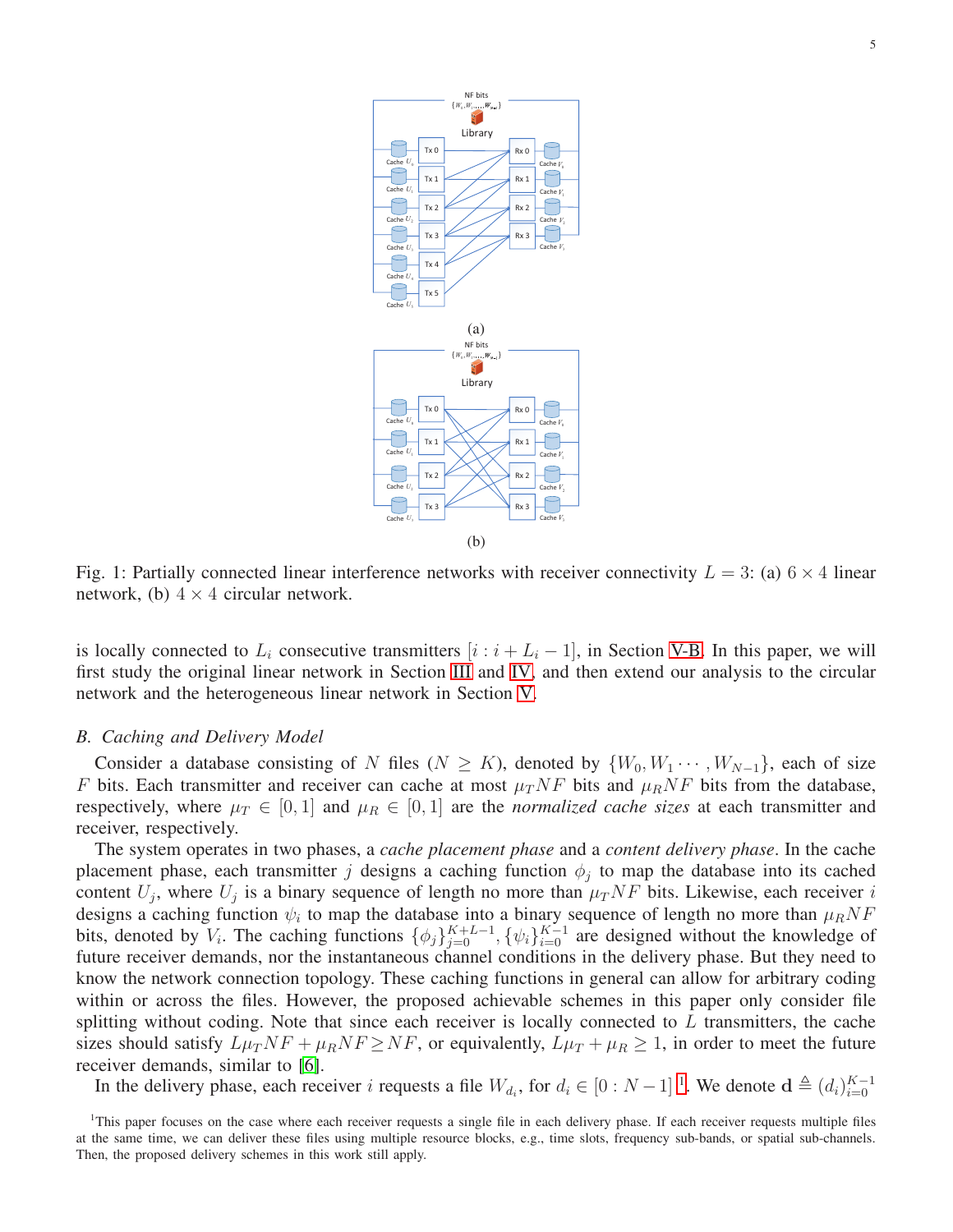as the demand vector. Each transmitter j has an encoding function  $\Lambda_j$  to map its cached content  $U_j$ , receiver demand d, and network-wide channel realization  $\mathbf{H} = [h_{i,j}(t)]_{i \in [0:K-1],j \in \mathcal{T}_i,t \in [T]}$  to the codeword  $(X_j[t])_{t=1}^T \triangleq \Lambda_j(U_j, \mathbf{d}, \mathbf{H})$ , where T is the length of the codeword. Each codeword  $(X_j[t])_{t=1}^T$  has an average transmit power constraint P. Each receiver i has a decoding function  $\Gamma_i$  to decode  $\hat{W}_{d_i} \triangleq$  $\Gamma_i(V_i, (Y_i[t])_{t=1}^T, \mathbf{H}, \mathbf{d})$  of its desired file  $W_{d_i}$  using its cached content  $V_i$ , received signal  $(Y_i[t])_{t=1}^T$ , channel realization H, and demand d. The worst-case error probability is defined as  $P_{\epsilon} \triangleq \max_{\mathbf{d}} \max_{i} \mathbb{P}(\hat{W}_{d_i} \neq$  $W_{d_i}$ ). A caching and delivery scheme, consisting of a sequence of caching and coding functions  $S \triangleq$  $\{\{\phi_j\}_{j=0}^{K+L-1}, \{\psi_i\}_{i=0}^{K-1}, \{\Lambda_j\}_{j=0}^{K+L-1}, \{\Gamma_i\}_{i=0}^{K-1}\}$ , indexed by file size F, is said to be feasible if  $P_{\epsilon} \to 0$ when  $F \to \infty$  for almost all channel realizations.

Throughout this paper, we focus on integer-point cache size pair  $(\mu_T = p/L, \mu_R = q/L)$ , where  $p, q \in [0 : L]$ , to present our achievable caching and delivery schemes. These integer-point cache size pairs mean that the cumulative cache sizes at every set of L transmitters and every set of L receivers are both integers. The achievable scheme for the general cache size pair in the feasible region  $L\mu_T + \mu_R \geq 1$ can be obtained by memory sharing between these integer-point cache size pairs. To avoid the trivial case with  $\mu_R = 1$  so that each receiver can store the entire database, we exclude the case with  $q = L$ .

#### *C. Performance Metric*

Similar to [\[6\]](#page-20-5), [\[9\]](#page-20-11), [\[10\]](#page-20-4), [\[13\]](#page-20-12)–[\[16\]](#page-21-0), [\[27\]](#page-21-9), [\[28\]](#page-21-11), we adopt normalized delivery time (NDT) as the performance metric.

<span id="page-5-1"></span>**Definition 1.** The NDT for a given feasible caching and coding scheme is defined as

$$
\tau(\mu_T, \mu_R) \triangleq \lim_{P \to \infty} \lim_{F \to \infty} \sup \frac{\max T}{F/\log P}.
$$

Moreover, the optimal NDT is defined as  $\tau^*(\mu_T, \mu_R) \triangleq \inf \{ \tau(\mu_T, \mu_R) : \tau(\mu_T, \mu_R)$  is achievable.

<span id="page-5-2"></span>**Remark 1.** The NDT is first defined in [\[13\]](#page-20-12) to capture the worst-case latency needed to serve any possible user demand d, normalized by the required time to transmit a single file in a point-to-point baseline channel, in the high signal-to-noise ratio (SNR) regime. For a given feasible caching and delivery scheme, the NDT can be computed by counting the actual amount of information bits delivered to a receiver and the transmission rate to that receiver. Specifically, let  $RF$  denote the number of information bits delivered to each receiver at a transmission rate of  $d \cdot \log P + o(\log P)$  in the high SNR regime, where d is the per-user DoF. Then, by Definition [1,](#page-5-1) NDT can be computed as  $\tau = R/d$ .

#### III. BASIC ACHIEVABLE SCHEME FOR SMALL TRANSMITTER CACHE SIZE

<span id="page-5-0"></span>In this section, we propose a novel caching and delivery scheme at  $(\mu_T = 1/L, \mu_R = q/L)$  with  $q \in [0 : L - 1]$ , where the accumulated cache size at the L connected transmitters of each receiver is just enough to collectively store the entire database. Since this scheme is still applicable when  $\mu_T > 1/L$ by ignoring the redundant transmitter cache size, it is also referred to as the basic scheme in this paper. We will propose an enhanced scheme for  $\mu_T > 1/L$  to fully exploit transmitter cache and obtain a lower NDT in the next section.

## <span id="page-5-3"></span>*A. CC Strategy for*  $\mu_T = 1/L$

To take into account the partial connectivity, we propose a CC strategy with period of L. Specifically, we split each file  $W_n$ , for  $n \in [0:N-1]$ , into  $\binom{L}{a}$  $\binom{L}{q}$ L equal-sized subfiles, denoted by  $\{W_{n,Q}^{\zeta} : Q \subset [0] \}$  $[L-1], |Q| = q, \zeta \in [0:L-1]$ . Each subfile  $W_{n,Q}^{\zeta}$  is cached at receiver set  $\{i : (i \bmod L) \in Q\}$  and transmitter set  $\{j : (j \mod L) = \zeta\}$ . By doing so, the cached contents at the transmitters with indices congruent modulo L are repeated, and so are the cached contents at the receivers with indices congruent modulo L. The CC strategy ensures that each receiver can access the entire database through its connected L consecutive transmitters.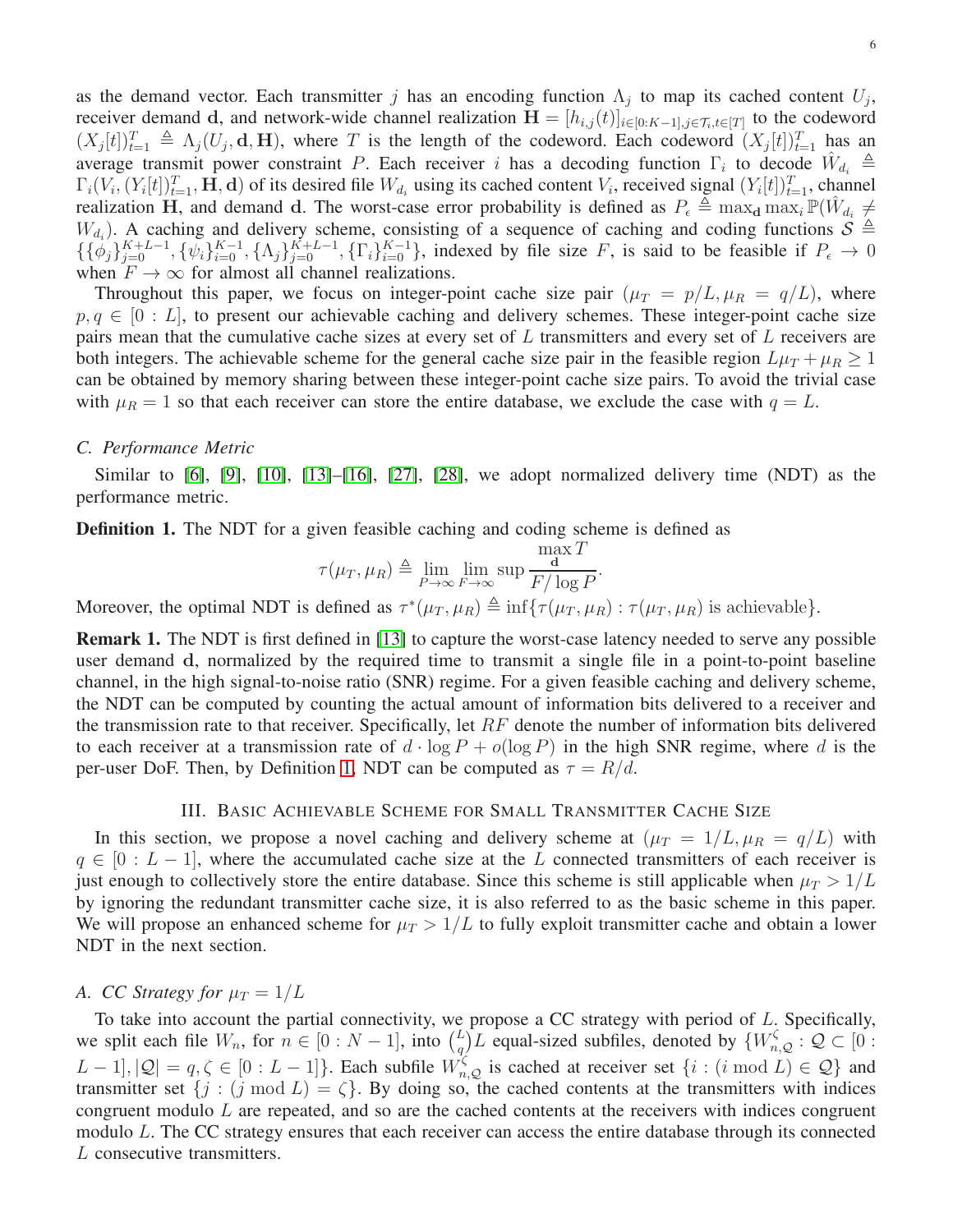|  |  |  |  |  | TABLE I: Subfiles to be delivered in the 6 $\times$ 4 network when $(\mu_T = \frac{1}{3}, \mu_R = \frac{1}{3})$                                                                                                                |  |  |  |  |
|--|--|--|--|--|--------------------------------------------------------------------------------------------------------------------------------------------------------------------------------------------------------------------------------|--|--|--|--|
|  |  |  |  |  | $1 0 1 1 0 0 0 1 1 0 1 1 0 1 1 0 0 0 1 1 0 0 0 1 1 0 0 1 1 0 1 1 0 1 1 1 0 1 1 1 0 1 1 1 0 1 1 1 0 1 1 1 0 1 1 1 0 1 1 1 0 1 1 1 0 1 1 1 0 1 1 1 0 1 1 1 0 1 1 1 0 1 1 1 0 1 1 1 0 1 1 1 0 1 1 1 0 1 1 1 0 1 1 1 0 1 1 1 0 1 $ |  |  |  |  |

<span id="page-6-0"></span>

|                 | Cached at Tx 0                     | Cached at Tx 1                      | Cached at Tx 2              | Cached at Tx                                | Cached at Tx 4               | Cached at Tx 5                 |
|-----------------|------------------------------------|-------------------------------------|-----------------------------|---------------------------------------------|------------------------------|--------------------------------|
| Desired by Rx 0 | $W^0_{0,\{1\}}$<br>$W_{0,\{2\}}^0$ | $W_{0}^1{}_{11}$<br>$W^1_{0,\{2\}}$ | $W_0^2$<br>$^{V}0.52$       |                                             |                              |                                |
| Desired by Rx 1 |                                    | $W_1$<br>$_{1.40}$ , $W^1$          | $W^2$<br>ا ⊙ل∟<br>$\{0\},\$ | $W_{1}$<br>$_{1,\{0\}},W_{1,\{2\}}^{\circ}$ |                              |                                |
| Desired by Rx 2 |                                    |                                     | $W^2_{2,\{0\}},$            | $W_{2,\{0\}}^{\circ}$ ,                     | $W_{2.01}^1$ ,<br>$W_{2,11}$ |                                |
| Desired by Rx 3 |                                    |                                     |                             | $W_3$<br>$W^0_{3,\{2\}}$                    | $W_2$<br>$W^1_{3,\{2\}}$     | $W_{3,1}^2$<br>$W^2_{3,\{2\}}$ |

By the CC strategy, each receiver i caches  $\binom{L-1}{q-1}$  $_{q-1}^{L-1}$ ) L subfiles of each file  $W_n$ , given by { $W_{n,Q}^{\zeta}$  :  $\mathcal{Q} \subset [0:1]$  $[L-1], |Q| = q$ ,  $(i \mod L) \in Q$ ,  $\zeta \in [0 : L-1]$ , and each transmitter j caches  $\binom{L}{q}$  $\binom{L}{q}$  subfiles of each file  $W_n$ , given by  $\{W_{n,Q}^{\zeta} : Q \subset [0 : L-1], |Q| = q, \zeta = (j \mod L)\}\.$  Since each subfile  $W_{n,Q}^{\zeta}$  has  $\frac{F}{\binom{L}{q}L}$  bits, it is easy to verify that each receiver and each transmitter cache  $\frac{q}{L}NF$  and  $\frac{1}{L}NF$  bits in total, respectively, which satisfy the cache size constraints.

#### <span id="page-6-2"></span>*B. Content Delivery Exploiting Coded Multicasting and Interference Alignment*

We consider the worst-case scenario where each receiver requests a distinct file. When two or more receivers request a same file, the proposed delivery strategy can still be applied by treating the requests as different files. Without loss of generality, we assume that receiver i desires file  $W_i$ , for  $i \in [0:K-1]$ . Given its local cache, receiver  $i$  only needs subfiles:

$$
W_i^{\text{need}} \triangleq \left\{ W_{i,Q}^{\zeta} : Q \subset [0 : L - 1], |Q| = q, Q \not\ni (i \bmod L), \zeta \in [0 : L - 1] \right\}.
$$

In the following, we introduce a virtual-receiver assisted delivery scheme that can exploit both coded multicasting and interference alignment. We first use the  $6 \times 4$  network with  $L = 3$  (see Fig. [1\(a\)\)](#page-4-0) when  $(\mu_T = \frac{1}{3})$  $\frac{1}{3}, \mu_R = \frac{1}{3}$  $\frac{1}{3}$ ) as an example to present our delivery scheme in detail, and then proceed to the general algorithm.

<span id="page-6-1"></span>**Example 1.** (6 × 4 network with connectivity  $L = 3$  when  $(\mu_T = \frac{1}{3})$  $\frac{1}{3}, \mu_R = \frac{1}{3}$  $\frac{1}{3}$ )) By the CC strategy, each receiver already caches 3 subfiles of its requested file, and desires the rest 6 subfiles. We list these subfiles in Table [I.](#page-6-0)

We expand the network by introducing 4 virtual receivers  $\{-2, -1, 4, 5\}$  as shown in Fig. [2,](#page-7-0) so that each transmitter is connected to  $L = 3$  consecutive receivers. These virtual receivers have local caches and follow the same CC strategy as actual receivers. Specifically, receiver −2 and 4 cache the same subfiles as in receiver 1, since  $-2 \equiv 4 \equiv 1 \pmod{3}$ , receiver  $-1$  and 5 cache the same subfiles as in receiver 2, since  $-1 \equiv 5 \equiv 2 \pmod{3}$ . Note that these virtual receivers do not actually send any content request. But for notation convenience, we let each virtual receiver i, for  $i \in \{-2, 1, 4, 5\}$ , send a request to a virtual file  $W_i$ , with all-zero elements. By such network expansion, each subfile desired by an actual receiver is always cached in one (virtual) receiver that connects to the same transmitter as this actual receiver. Coded multicasting gain via XOR combining can thus be exploited among these two receivers. Specifically, transmitter j, for  $j \in [0:5]$ , can generate coded messages

$$
\left\{ W_{\mathsf{Tx}_j}^{\{i_1,i_2\}} \triangleq W_{i_1,\{\hat{i}_2\}}^{\hat{j}} \oplus W_{i_2,\{\hat{i}_1\}}^{\hat{j}} : \forall i_1, i_2 \in [j-2:j], \{i_1, i_2\} \cap [0:3] \neq \emptyset \right\},\
$$

where  $\hat{j} = j \mod L$ ,  $\hat{i}_1 = i_1 \mod L$ , and  $\hat{i}_2 = i_2 \mod L$ . Here, we use  $W_{Tx_i}^{\{i_1, i_2\}}$  $\begin{bmatrix} \mathcal{U}^{1,1,2} \\ Tx_j \end{bmatrix}$  to denote the coded message sent by transmitter j and needed by receiver group  $\{i_1, i_2\}$  (if the receiver is a virtual one, it does not really need to decode the coded message.) Fig. [2](#page-7-0) shows the flow of all coded messages in this example. Note that transmitter 0 and 5 only have two coded messages to send, because the virtual receiver groups  $\{-2,-1\}$  and  $\{4,5\}$  do not request any actual files.

By coded multicasting, the network is converted to an *expanded* partially connected X-multicast channel with multicast size of 2, where every set of two receivers (should include at least one actual receiver) form a multicast group, and desire a common message from any of the transmitters connected to both of them. Each actual receiver desires six messages. Receiver 0 and 3 observe two undesired messages, and receiver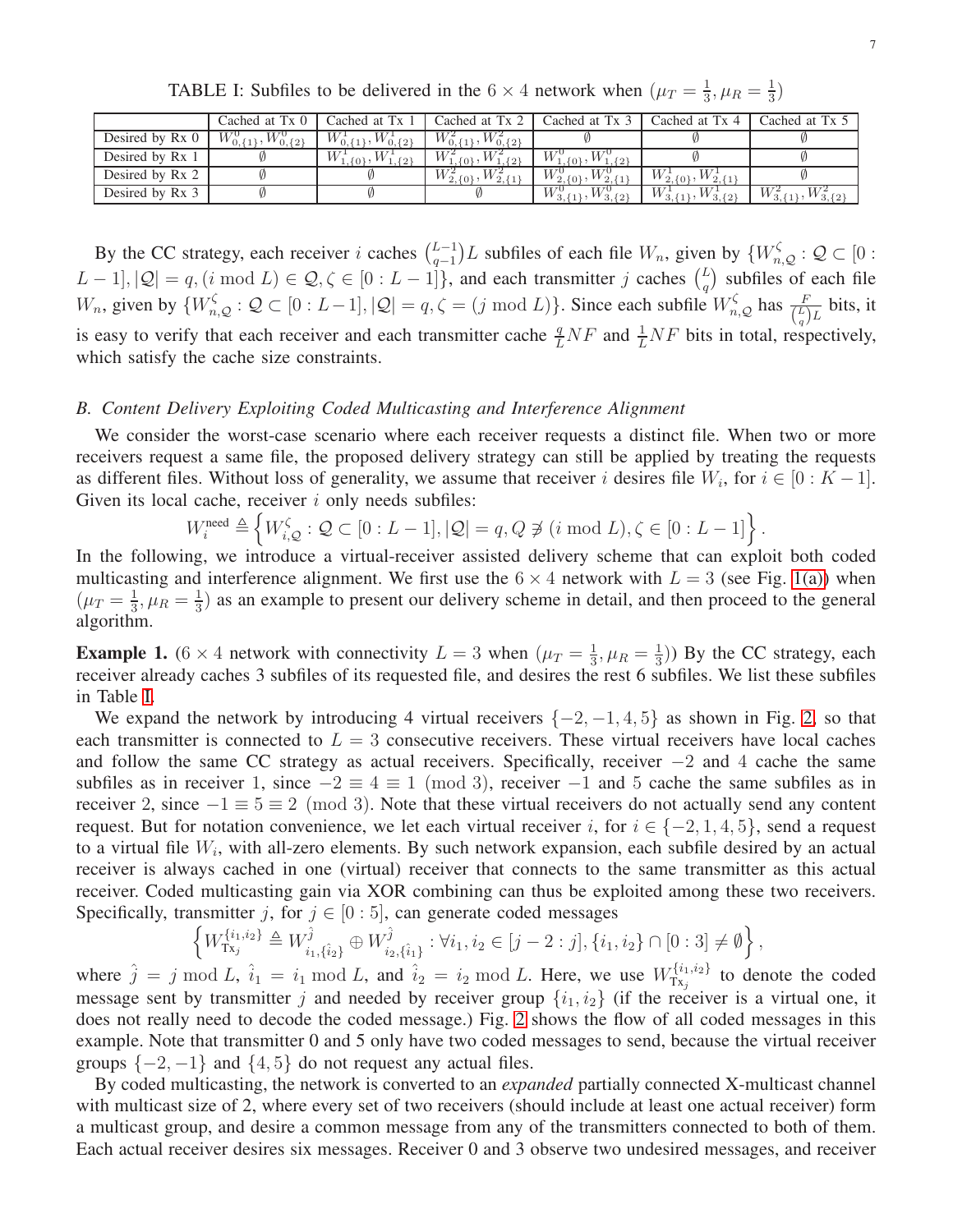<span id="page-7-0"></span>

Fig. 2: Coded message flow of the subfile delivery in the  $6 \times 4$  network, where circles denote the multicast group of the message with the same color.

1 and 2 observe three undesired messages. We aim to adopt asymptotic interference alignment to align the undesired messages in a same subspace at each receiver. Specifically, we use a  $T_n = 6n^6 + (n+1)^6$ symbol extension, with  $n \in \mathbb{Z}^+$ . Note that the symbol extension can be done in either time domain or frequency domain. We focus on the time domain in this paper, but our scheme is also directly applicable to the frequency domain if the channel coefficients are frequency-selective. Hence, the channel between transmitter j and receiver  $i$  ( $j \in \mathcal{T}_i$ ) becomes a  $T_n \times T_n$  diagonal matrix  $H_{i,j}$  whose diagonal entries  $h_{i,j}(t)$  $(1 \le t \le T_n)$  are i.i.d. following some continuous distribution. We encode each message  $W_{T_{X_i}}^{\{i_1,i_2\}}$  into a  $Tx_j$ column vector of  $n^6$  symbols  $\mathbf{x}_{j}^{\{i_1,i_2\}} = [x_{j,m}^{\{i_1,i_2\}}]_{1 \le m \le n^6}$ , and each symbol  $x_{j,m}^{\{i_1,i_2\}}$  is beamformed along a  $T_n \times 1$  column vector  $\mathbf{v}_{j,m}^{\{i_1,i_2\}} = \left[ v_{j,m}^{\{i_1,i_2\}}(t) \right]$  $\sum_{1 \leq t \leq T_n}$ . Then, the codeword of message  $W_{Tx_j}^{\{i_1,i_2\}}$  $T_{x_j}^{\{i_1,i_2\}}$  is given by  ${\bf V}_j^{\{i_1,i_2\}}{\bf x}_j^{\{i_1,i_2\}}\triangleq\sum_m {\bf v}_{j,m}^{\{i_1,i_2\}}x_{j,m}^{\{i_1,i_2\}},$  where  ${\bf V}_j^{\{i_1,i_2\}}$  $\{i_1, i_2\}$  is a  $T_n \times n^6$  matrix. We need to design  $\{V_j^{\{i_1, i_2\}}\}$  $\{ \begin{array}{c} \{11, 22\} \\ j \end{array} \}$  to satisfy the interference alignment conditions

<span id="page-7-1"></span>
$$
\begin{cases}\n\text{Rx } 0: \quad \mathbf{H}_{0,1} \mathbf{V}_{1}^{\{-1,1\}} \prec \mathbf{I}_{0}, \quad \mathbf{H}_{0,2} \mathbf{V}_{2}^{\{1,2\}} \prec \mathbf{I}_{0}, \\
\text{Rx } 1: \quad \mathbf{H}_{1,1} \mathbf{V}_{1}^{\{-1,0\}} \prec \mathbf{I}_{1}, \quad \mathbf{H}_{1,2} \mathbf{V}_{2}^{\{0,2\}} \prec \mathbf{I}_{1}, \quad \mathbf{H}_{1,3} \mathbf{V}_{3}^{\{2,3\}} \prec \mathbf{I}_{1}, \\
\text{Rx } 2: \quad \mathbf{H}_{2,2} \mathbf{V}_{2}^{\{0,1\}} \prec \mathbf{I}_{2}, \quad \mathbf{H}_{2,3} \mathbf{V}_{3}^{\{1,3\}} \prec \mathbf{I}_{2}, \quad \mathbf{H}_{2,4} \mathbf{V}_{4}^{\{3,4\}} \prec \mathbf{I}_{2}, \\
\text{Rx } 3: \quad \mathbf{H}_{3,3} \mathbf{V}_{3}^{\{1,2\}} \prec \mathbf{I}_{3}, \quad \mathbf{H}_{3,4} \mathbf{V}_{4}^{\{2,4\}} \prec \mathbf{I}_{3},\n\end{cases} (1)
$$

where  $I_0, I_1, I_2, I_3$  are four  $T_n \times (n+1)^6$  matrices. Condition [\(1\)](#page-7-1) implies that, for each receiver, the received beamforming vectors of all its undesired messages are aligned together in a subspace with  $(n+1)^6$ dimensions. For example at receiver 0, the received beamforming vectors of  $W_{\text{Tx}_1}^{\{-1,1\}}$  $W_{\text{Tx}_1}^{\{-1,1\}}$  and  $W_{\text{Tx}_2}^{\{1,2\}}$  $T_{\text{X}_2}^{\{1,2\}}$ , given by the column vectors of  $H_{0,1}V_1^{\{-1,1\}}$  $\mathcal{H}_1^{\{-1,1\}}$  and  $\mathbf{H}_{0,2}\mathbf{V}_2^{\{1,2\}}$  $2^{1,2}$  respectively, are aligned together in the space spanned by the  $(n+1)^6$  column vectors of  $\mathbf{I}_0$ . The detailed design of matrices  $\{ \mathbf{V}_i^{\{i_1,i_2\}} \}$  $\{ \{i_1, i_2\} \}$  and  $\{ \mathbf{I}_i : i \in [0 : 3] \}$ are given in Appendix A. Note that the design of the entries in the t-th row of  $\{V_i^{\{i_1,i_2\}}\}$  $\{Y_i^{i_1,i_2}\}\$  in Appendix A only needs the current channel realization  $\{h_{i,j}(t) : i \in [0 : K - 1], j \in \mathcal{T}_i\}$  at time slot t, for  $t \in [1 : T_n]$ , since the channel matrices  ${H_{i,j}}$  are all diagonal. Thus, the required CSI for the design of transmit beamforming vectors is causal. Given that each transmitter has  $n<sup>6</sup>$  beamforming vectors of each of its transmitted messages, and each beamforming vector has  $T<sub>n</sub>$  entries, the beamforming vector design for transmitters in this example has a computational complexity of  $O(n^{12})$ .

By using this scheme, Fig. [3](#page-8-0) shows the signal space of receiver 0 as an example. After receiving all signals in  $T_n$ -symbol extension, the undesired messages are aligned together at  $(n + 1)^6$  dimensions, and each receiver can decode its six desired messages, each taking up  $n<sup>6</sup>$  dimensions, by constructing a  $T_n \times T_n$  receive combining matrix with computational complexity of  $O(n^{18})$ , as given in Appendix A. The required CSI for the design of receive combining matrices is also causal. Hence, a per-user DoF of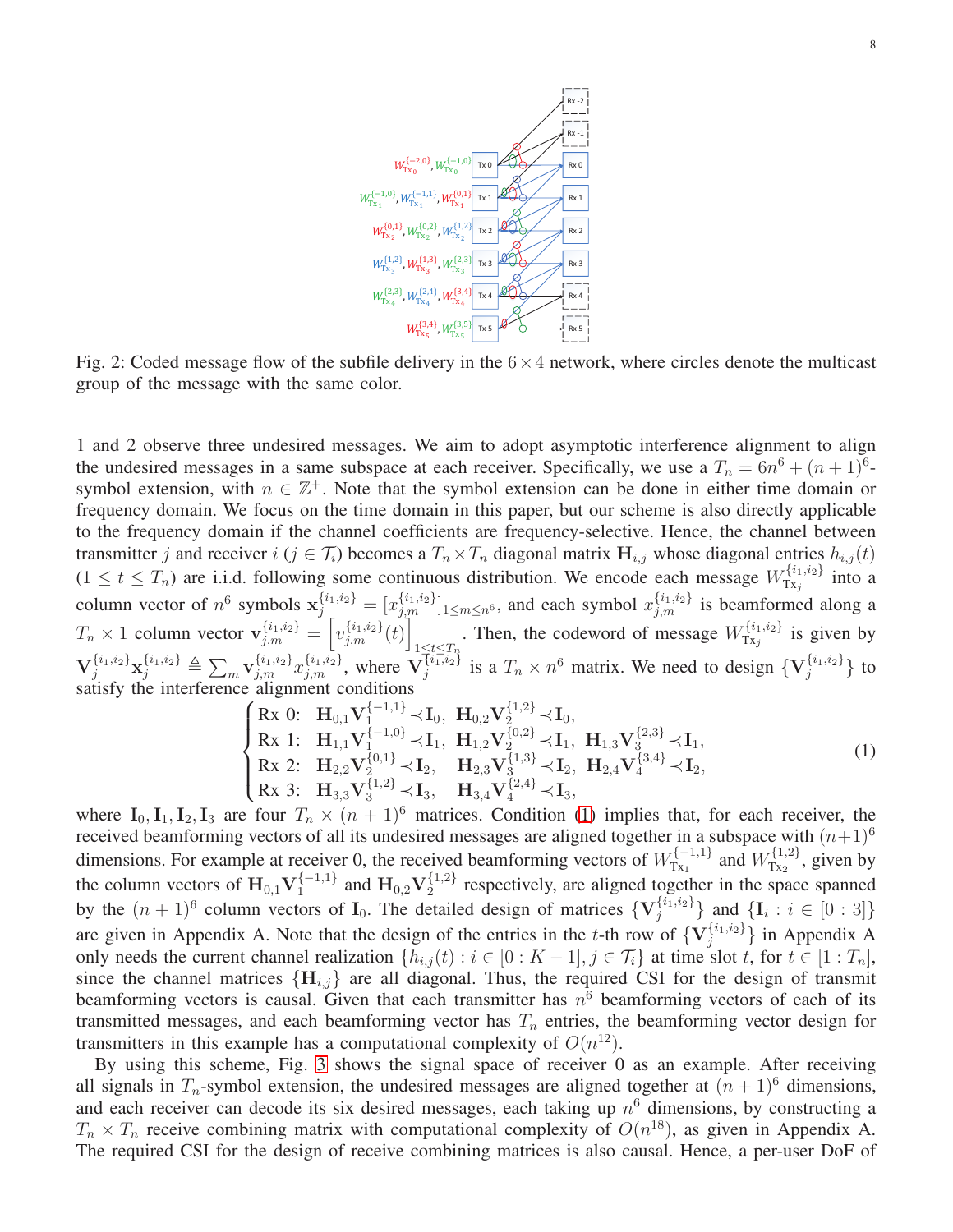

Fig. 3: Signal space of receiver 0 in the  $6 \times 4$  network.

<span id="page-8-1"></span><span id="page-8-0"></span>Algorithm 1 Network expansion and coded message generation in the  $(K+L-1)\times K$  partially connected linear interference network

- 1: Generate virtual receivers  $[-L+1:-1] \cup [K:K+L-2]$ , each virtual receiver i is connected to transmitters  $[i : i + L - 1] \cap [0 : K + L - 2]$ . Denote  $\mathcal{R}_j^e \triangleq [j - L + 1 : j]$  as the set of (virtual) receivers connected to transmitter j
- 2: Virtual receiver  $i \in [-L+1:-1]$  caches the same subfiles as in actual receiver  $i+L$ , and virtual receiver  $i \in [K : K + L - 2]$  caches the same subfiles as in actual receiver  $i - L$
- 3: for  $j = 0, 1, ..., K + L 2$  do
- 4: for  $\mathcal{R} \subseteq \mathcal{R}^e_j$ ,  $|\mathcal{R}| = q + 1$  do
- 5: if  $\mathcal{R} \cap [0:K-1] \neq \emptyset$  then

6: Transmitter *j* generates coded message 
$$
W_{Tx_j}^{\mathcal{R}} = \bigoplus_{i \in \mathcal{R} \cap [0:K-1]} W_{i, \hat{\mathcal{R}} \setminus \{\hat{i}\}},
$$
 where  $\hat{j} = j \mod L$ ,

$$
\hat{i} = i \bmod L, \ \hat{\mathcal{R}} = \{\hat{i} : i \in \mathcal{R}\}.
$$

- $7:$  end if
- 8: end for
- 9: end for

 $6n^6$  $\frac{6n^6}{6n^6 + (n+1)^6}$  is achieved. By letting  $n \to \infty$ , a per-user DoF of  $\frac{6}{7}$  is achieved.

Since each receiver desires six messages, each with  $\frac{1}{9}F$  bits, the achievable NDT in the 6 × 4 linear network when  $(\mu_T = \frac{1}{3})$  $\frac{1}{3}, \mu_R = \frac{1}{3}$  $\frac{1}{3}$ ) can be computed, by Remark [1,](#page-5-2) as  $\tau = \frac{6 \times 1/9}{6/7} = \frac{7}{9}$  $\frac{7}{9}$ .

Now, we proceed to consider the delivery strategy in the general  $(K + L - 1) \times K$  partially connected linear network. Following Example [1,](#page-6-1) to ensure that each transmitter is connected to L receivers, we introduce 2L − 2 virtual receivers to transform the network into the *expanded* partially connected linear interference network. Each virtual receiver adopts the same CC strategy as an actual receiver, but does not send any content request. In the expanded network, each subfile desired by one actual receiver is cached in  $q$  (virtual) receivers connecting to the same transmitter as this actual receiver. Coded multicasting gain via XOR combining can thus be exploited among these  $q + 1$  receivers. The detailed generation of the expanded network and coded multicast messages is shown in Algorithm [1.](#page-8-1)

Based on Algorithm [1,](#page-8-1) the network topology is converted into the *expanded* partially connected Xmulticast channel with multicast size  $q + 1$ , where each transmitter j has an independent coded message  $W_{Tx_j}^{\mathcal{R}}$  intended for the actual receivers in multicast group R satisfying  $\mathcal{R} \subseteq \mathcal{R}_j^e, \mathcal{R} \cap [0:K-1] \neq \emptyset$ , and  $|\mathcal{R}| = q+1$ . By using a novel scheme based on asymptotic interference alignment, the DoF of this channel is given in the following lemma, whose proof is in Appendix A.

<span id="page-8-3"></span>Lemma 1. *The achievable per-user DoF of the expanded* (K +L−1)×K *partially connected X-multicast channel with receiver connectivity*  $L$  *and multicast size*  $q + 1$  *is* 

<span id="page-8-2"></span>
$$
d = \frac{L}{L - 1 + \frac{L}{q+1}}.\tag{2}
$$

*Sketch of the proof*: The main idea of the achievable scheme is first to divide all multicast messages into  $\binom{L}{q+1}$  sets according to their intended receiver multicast groups. Then design beamforming vectors of each set to align the messages from this set in a same subspace at each undesired receiver by using asymptotic interference alignment.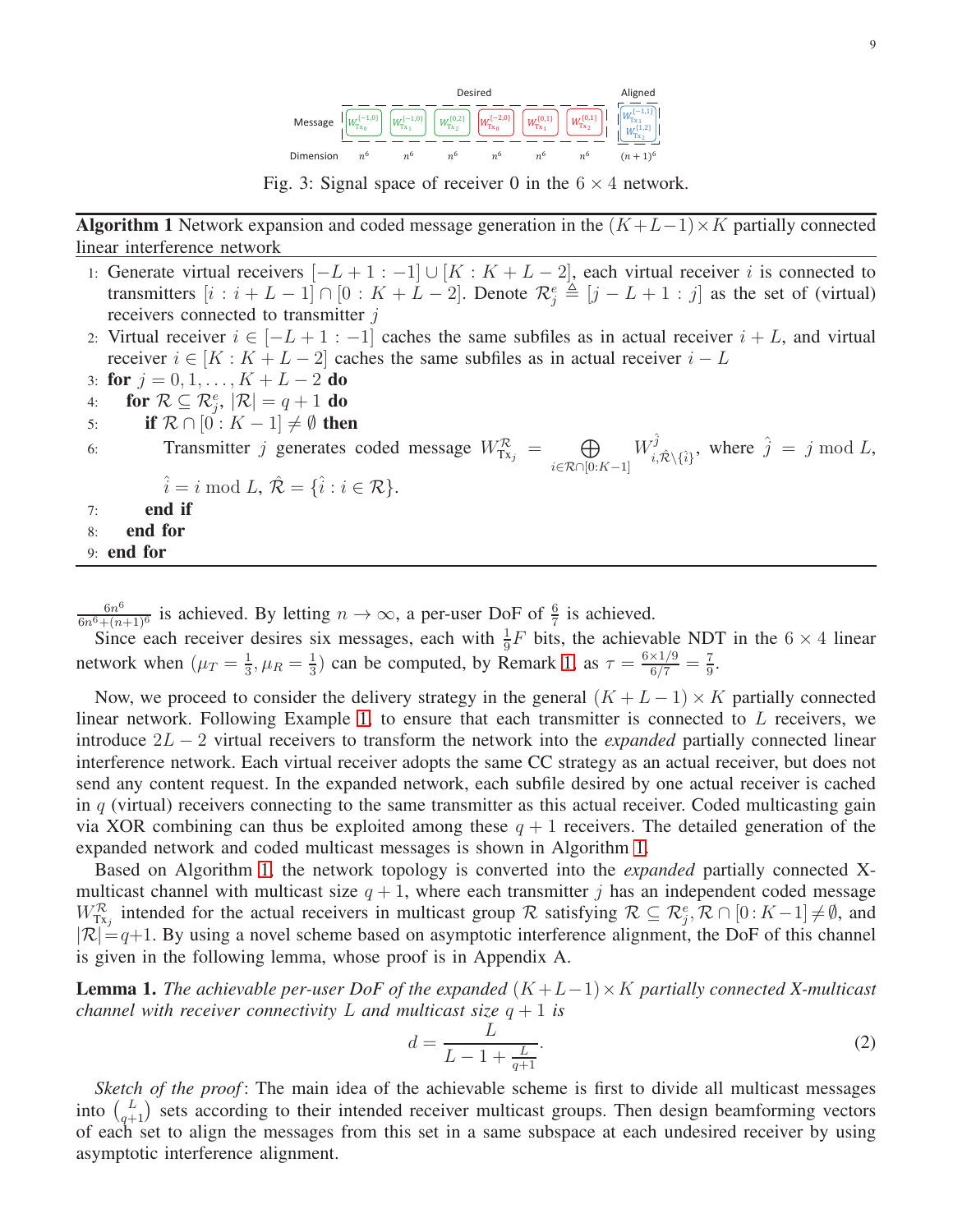The per-user DoF in [\(2\)](#page-8-2) appears the same as the per-user DoF of an  $L \times L$  fully connected X-multicast channel with muticast size  $q+1$  in [\[7,](#page-20-9) Theorem 2]. This is because by our proposed interference alignment technique, each actual receiver in the expanded partially connected X-multicast channel sees an equivalent  $L \times L$  fully connected X-multicast channel, independent of K. Our proof is similar to [\[7\]](#page-20-9), but the message grouping for alignment is different. In our work, the messages in each set are intended for different receivers and not all transmitters have messages to send in each set, while in [\[7\]](#page-20-9), all the messages in each set are intended for the same receivers and each transmitter has exactly one message in each set.

Remark 2. The purpose of introducing virtual receivers during the delivery phase is two-fold. The first is to unify the notation of coded messages in line 6 of Algorithm [1.](#page-8-1) The second is to convert the channel during the delivery phase into an expanded partially connected X-multicast channel, for which the DoF analysis is more tractable. The virtual receivers however do not affect the actual DoF results of the original unexpanded network, since they do not send any content request, neither intend to decode any message.

Since each receiver desires  $\binom{L-1}{a}$  $\left(\frac{1}{q}\right)L$  subfiles, each with  $\frac{1}{\left(\frac{L}{q}\right)L}F$  bits, then, by Remark [1](#page-5-2) and Lemma [1,](#page-8-3) the achievable NDT at integer-point cache size pair  $(\mu_T = \frac{1}{L})$  $\frac{q}{L}, \mu_R = \frac{q}{L}$  $\frac{q}{L}$ ) is

$$
\tau(\mu_T = \frac{1}{L}, \mu_R = \frac{q}{L}) = \frac{\binom{L-1}{q}L \times \frac{1}{\binom{L}{q}L}}{d} = \frac{\left(L - 1 + \frac{L}{q+1}\right)(L-q)}{L^2}.
$$
\n(3)

#### *C. Achievable NDT and Discussions*

As mentioned before, the proposed basic scheme is also applicable when  $\mu_T \geq 1/L$ . Then, the achievable NDT for the entire cache size region in the partially connected linear interference network is formally given in the following theorem.

<span id="page-9-2"></span>**Theorem 1.** *(Achievable NDT-1 for linear network) For the cache-aided*  $(K + L - 1) \times K$  *partially connected linear interference network, an achievable NDT-1 is given by*

$$
\tau_{AI}(\mu_T \ge \frac{1}{L}, \mu_R = \frac{q}{L}) \triangleq \frac{\left(L - 1 + \frac{L}{q+1}\right)(L - q)}{L^2}, \quad \text{if } q \in [0 : L - 1]. \tag{4}
$$

*For general feasible cache size pair*  $(\mu_T, \mu_R)$  *satisfying*  $L\mu_T + \mu_R \geq 1$ *, the achievable NDT-1 is given by the lower convex envelope of these points and the trivial points*  $\tau(\mu_T \geq 0, \mu_R = 1) = 0$  *using memory sharing.*

To better understand the behavior of this scheme, we decompose [\(4\)](#page-9-0) into two components:

<span id="page-9-1"></span><span id="page-9-0"></span>
$$
\tau_{A1} = \frac{L - 1 + \frac{L}{q+1}}{L} \cdot \frac{L - q}{L} = \left(1 - \frac{1}{L} + \frac{1}{1 + L\mu_R}\right) \cdot \left(1 - \mu_R\right). \tag{5}
$$

The expression in [\(5\)](#page-9-1) suggests that this scheme exploits the receiver local caching gain of  $(1 - \mu_R)$  and a combined coded multicasting and interference alignment gain of  $(1 - \frac{1}{L} + \frac{1}{1+L})$  $\frac{1}{1+L\mu_R}$ ).

Though the proposed basic scheme focuses on  $\mu_T = \frac{1}{L}$  $\frac{1}{L}$  and ignores the redundant transmitter cache size when  $\mu_T > \frac{1}{L}$  $\frac{1}{L}$ , the achievable NDT-1 in Theorem [1](#page-9-2) is still within a constant multiplicative gap to the optimum in the entire cache size region, and even optimal in certain cache size regions. These are formally stated in the following theorems.

<span id="page-9-3"></span>Theorem 2. *(Multiplicative Gap) For the considered network, the multiplicative gap between the achievable NDT-1 and the optimal NDT is less than 2, i.e.,*  $\frac{\tau_{AI}}{\tau^*} < 2$ .

<span id="page-9-4"></span>**Theorem 3.** *(Optimality) For the considered network, the achievable NDT-1 is optimal if*  $\mu_R \ge \max\{1 - \frac{1}{n}\}$  $\mu_T, \frac{L-1}{L}$  $\frac{-1}{L}$ }, with  $\tau^* = 1 - \mu_R$ .

The proof of Theorem [2](#page-9-3) is given in Appendix B, while the proof of Theorem [3](#page-9-4) is similar to Appendix B, by comparing the achievable NDT-1 using memory sharing between  $(\mu_T = \frac{1}{L})$  $\frac{1}{L}, \mu_R = \frac{L-1}{L}$  $\frac{-1}{L}$ ) and  $(\mu_T =$  $(0, \mu_R = 1)$  to the lower bound [\(19\)](#page-19-0) in Appendix B, and thus neglected. There is an intuitive explanation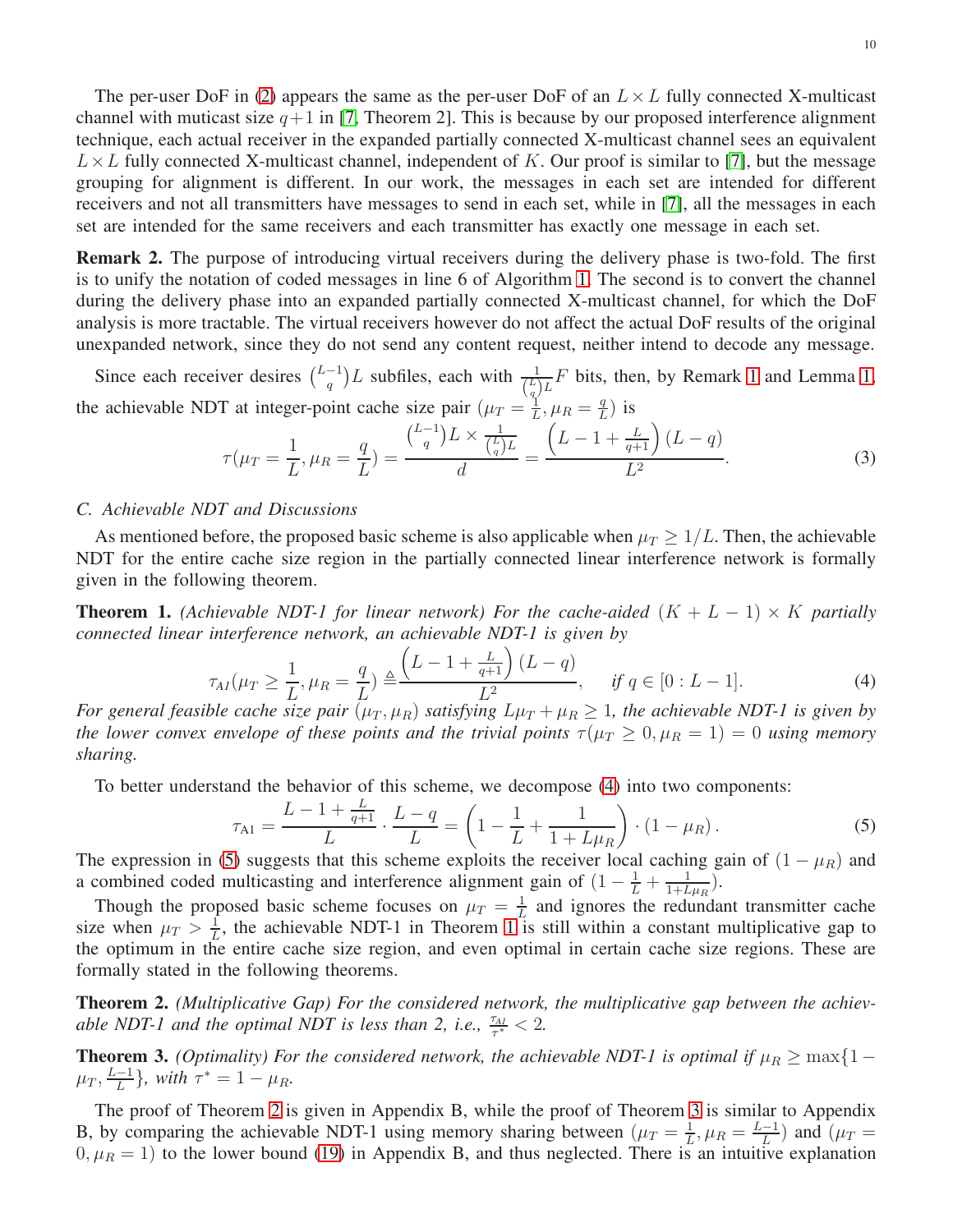<span id="page-10-1"></span>

Fig. 4: Multiplicative gap between the achievable NDT in Theorem [1](#page-9-2) and the lower bound [\(19\)](#page-19-0) in Appendix B.

for Theorem [3.](#page-9-4) At  $(\mu_T = \frac{1}{L})$  $\frac{1}{L}, \mu_R = \frac{L-1}{L}$  $\frac{(-1)}{L}$ , each subfile desired by one actual receiver is cached at  $L - 1$ (virtual) receivers connected to the same transmitter as this receiver, and each transmitter thus can use bitwise XOR to generate a coded message intended for all of its connected actual receivers. As a result, each actual receiver sees an equivalent ideal single-user interference-free channel, and can obtain an optimal NDT of  $\tau^* = \frac{1}{l}$  $\frac{1}{L}$ . At ( $\mu_T = 0, \mu_R = 1$ ), each receiver can cache the entire database, yielding the optimal NDT of  $\tau^* = \overline{0}$ . Thus, by using memory sharing between these two cache size pairs, each receiver still sees an ideal single-user interference-free channel, and can obtain the optimal NDT of  $\tau^* = 1 - \mu_R$ .

**Remark 3** (Impact of transmitter cooperation). In the basic scheme, each transmitter only caches  $\frac{1}{L}NF$ bits and does not fully utilize its cache storage when  $\mu_T > \frac{1}{L}$  $\frac{1}{L}$ . Therefore, transmitter cooperation is not fully exploited. Hence, Theorem [2](#page-9-3) implies that transmitter cooperation cannot provide any gain more than a constant factor of 2, similar to [\[7,](#page-20-9) Section III-1] in the fully connected networks. Fig. [4](#page-10-1) plots the multiplicative gap between the achievable NDT-1 and the lower bound [\(19\)](#page-19-0) in Appendix B. If  $\mu_R \ge$  $\max\{1-\mu_T, \frac{L-1}{L}\}\$ , the gap is 1 since the achievable NDT-1 is optimal as shown in Theorem [3.](#page-9-4) If  $\mu_R$  $\max\{1-\mu_T, \frac{L}{L}\}\$  $\frac{-1}{L}$ , the gap is a decreasing function of  $\mu_R$ , and is close to 1 when  $\mu_R$  is large, e.g., it is less than  $\frac{6}{5}$  when  $(\mu_T \geq \frac{1}{L})$  $\frac{1}{L}, \mu_R \geq \frac{2}{5}$  $\frac{2}{5}$ ). This is because when  $\mu_R$  is large, by using the interference alignment technique in Appendix A, most dimensions of the received signal space at each receiver are occupied by its desired messages, hence the per-user DoF is close to 1. Thus, the achievable NDT approaches the lower bound [\(19\)](#page-19-0), and the multiplicative gap is close to 1. Fig. [4](#page-10-1) further implies that the reduction of NDT is very limited by exploiting transmitter cooperation when  $\mu_R$  is large.

**Remark 4** (Computational complexity of the basic scheme). In the cache placement phase, the computational complexity mainly comes from the file partition overhead, and partitioning one file into  $n$  subfiles has a complexity of  $O(n)$ . Since we split each file into  $L\binom{L}{n}$  $\binom{L}{q}$  subfiles, the computational complexity of our CC strategy is given by  $O(NL^{q+1})$ . In the content delivery phase, the complexity mainly comes from the transmit beamforming vector design for transmitters and the receive combining matrix design for receivers. As shown in Appendix A, each transmitter needs  $n^{(K+L-1)(L-q-1)}$  beamforming vectors of each of its transmitted messages in  $T_n$ -symbol extension with  $n \in \mathbb{Z}^+$  and  $T_n$  defined in Appendix A, and the beamforming vectors are given in [\(15\)](#page-18-0). The complexity of the transmit beamforming vector design is given by  $O(K^2L^{2q+3}n^{2(K+L-1)(L-q-1)})$ . After receiving all signals in  $T_n$ -symbol extension, the receive combining matrix for each receiver i is given by  $A_i^{-1}$ , where  $A_i$  is the  $T_n \times T_n$  matrix defined in Appendix A. Thus, the complexity of the receive combining matrix design comes from the inverse operation of  $A_i$ for all  $i \in [0: K - 1]$ , and is given by  $O(KL^{3q+3}n^{3(K+L-1)(L-q-1)})$ .

## IV. ENHANCED ACHIEVABLE SCHEME FOR LARGE TRANSMITTER CACHE SIZE

<span id="page-10-0"></span>In this section, we present an enhanced caching and delivery scheme at  $(\mu_T = p/L, \mu_R = q/L)$  with  $p \in [2:L], q \in [0:L-1]$  to fully utilize the transmitter cache and exploit interference neutralization gain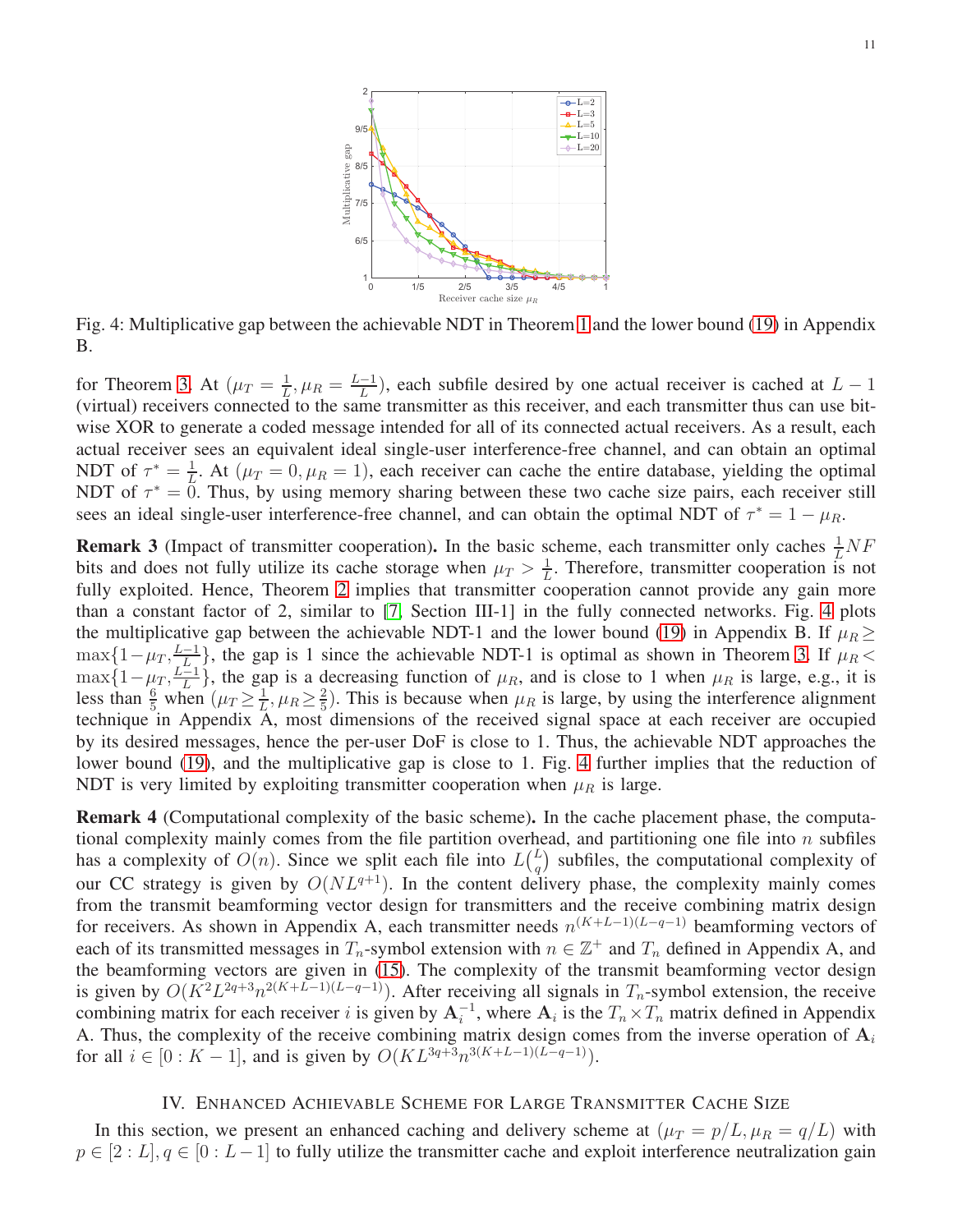<span id="page-11-0"></span>

| TABLE II: Subfiles to be delivered in the 6 $\times$ 4 network when $(\mu_T = \frac{2}{3}, \mu_R = \frac{1}{3})$ |  |  |
|------------------------------------------------------------------------------------------------------------------|--|--|
|------------------------------------------------------------------------------------------------------------------|--|--|

|                 | Cached at Tx set $\{0, 1, 3, 4\}$ | Cached at Tx set $\{0, 2, 3, 5\}$ | Cached at Tx set $\{1, 2, 4, 5\}$ |
|-----------------|-----------------------------------|-----------------------------------|-----------------------------------|
| Desired by Rx 0 |                                   | 0.12                              | ) { 2}                            |
| Desired by Rx 1 | - 10                              |                                   |                                   |
| Desired by Rx 2 |                                   | $1^{\prime}2.10^{\prime}$         |                                   |
| Desired by Rx 3 | ′ 3. { 1                          | 13.12                             |                                   |

opportunistically through transmitter cooperation in the delivery phase. Then, by combining this scheme and the basic scheme in Section [III,](#page-5-0) we obtain a lower achievable NDT which is exactly optimal in a larger cache size region.

## *A. Modified CC Strategy for*  $\mu_T = p/L$  *with*  $p \geq 2$

At integer point cache size pair  $(\mu_T = p/L, \mu_R = q/L)$  with  $p \in [2:L], q \in [0:L-1]$ , following Section [III-A,](#page-5-3) a natural way is to split each file into  $\binom{L}{n}$  $\binom{L}{p}$   $\binom{L}{q}$  subfiles, each cached at a distinct set of p transmitters and q receivers out of any L consecutive transmitters and receivers, respectively. However, this may bring significant challenge for the interference management in the delivery phase. Instead, we propose a modified CC strategy that only splits each file into  $\binom{L}{a}$  $\binom{L}{q}(L-q)$  subfiles and consequently considerably reduces the complexity in the delivery phase.

More specifically, we first split each file  $W_n$ , for  $n \in [0 : N - 1]$ , into  $\binom{L}{a}$  $\binom{L}{q}$  equal-sized subfiles, denoted by  $\{W_{n,Q} : Q \subset [0 : L-1], |\mathcal{Q}| = q\}$ . Each subfile  $W_{n,Q}$  is cached at receiver set  $\{i :$  $(i \mod L) \in \mathcal{Q}$ . For each  $\mathcal{Q}$ , define its complement set  $\bar{\mathcal{Q}} \triangleq [0 : L - 1] \setminus \mathcal{Q} = {\zeta_1, \zeta_2, \ldots, \zeta_{L-q}}$ , where  $\zeta_1 < \zeta_2 < \cdots < \zeta_{L-q}$ . Then we further split each subfile  $W_{n,Q}$  into  $L-q$  equal-sized subfiles, denoted by  $\{W_{n,Q}^{\zeta_1}, W_{n,Q}^{\zeta_2}, \ldots, W_{n,Q}^{\zeta_{L-q}}\}$ , and cache each  $W_{n,Q}^{\zeta_u}$ , for  $u \in [L-q]$ , at transmitter set  $\{j : (j \mod L) \in$  $[\zeta_u + L - p : \zeta_u + L - 1] \mod L$ . This modified CC strategy is similar to the one in Section [III-A](#page-5-3) at receivers in that every q out of any  $L$  consecutive receivers cache common subfiles of each file, but differs at transmitters and cannot degenerate to the latter even when  $p = 1$ . Here, each subfile is repeatedly cached at  $p$  consecutive transmitters in order to enable transmitter cooperation in the delivery phase.

By the modified CC strategy, each receiver i caches  $\binom{L-1}{q-1}$  $\binom{L-1}{q-1}(L-q)$  subfiles of each file  $W_n$ , given by  $\{W_{n,\mathcal{Q}}^{\zeta_u}:\mathcal{Q}\subset [0:L-1], |\mathcal{Q}|=q,\mathcal{Q}\ni(i\text{ mod }L), \zeta_u\in [0:L-1]\backslash\mathcal{Q}\}\$ , and each transmitter j caches  $\binom{L-1}{a}$  $(q^{-1})p$  subfiles of each file  $W_n$ , given by  $\{W_{n,Q}^{\zeta_u} : Q \subset [0 : L-1], |Q| = q, \zeta_u \in [0 : L-1] \setminus Q, \zeta_u \in Q\}$  $[j-L+1:j-L+p] \mod L$ . Since each subfile has  $\frac{F}{\binom{L}{q}(L-q)}$  bits, it is easy to verify that each receiver and each transmitter cache  $\frac{q}{L}NF$  and  $\frac{p}{L}NF$  bits in total, respectively, meaning that all the caches are fully filled.

#### *B. Content Delivery Exploiting Self-Interference Cancellation and Interference Neutralization*

Similar to Section [III-B,](#page-6-2) we still assume that receiver i desires file  $W_i$ , for  $i \in [0:K-1]$ , without loss of generality. Given local caches, each receiver  $i$  only needs subfiles

$$
W_i^{\text{need}} \triangleq \left\{ W_{i,Q}^{\zeta_u} : Q \subset [0 : L-1], |Q| = q, Q \not\ni (i \bmod L), \zeta_u \in [0 : L-1] \backslash Q \right\}.
$$

The delivery scheme in this section differs from that in Section [III-B.](#page-6-2) It does not need virtual receivers, and it can exploit interference neutralization rather than interference alignment by making use of the overlapped cache contents at neighboring transmitters. In the following, we first use the  $6 \times 4$  network when  $(\mu_T = \frac{2}{3})$  $\frac{2}{3}, \mu_R = \frac{1}{3}$  $\frac{1}{3}$ ) as an example to present our delivery scheme, and then proceed to the general scheme.

<span id="page-11-1"></span>**Example 2.** (6 × 4 network with connectivity  $L = 3$  when  $(\mu_T = \frac{2}{3})$  $\frac{2}{3}, \mu_R = \frac{1}{3}$  $\frac{1}{3}$ )) By the modified CC strategy, each receiver already caches 2 subfiles, and only needs the rest 4 subfiles. We list these subfiles in Table [II.](#page-11-0)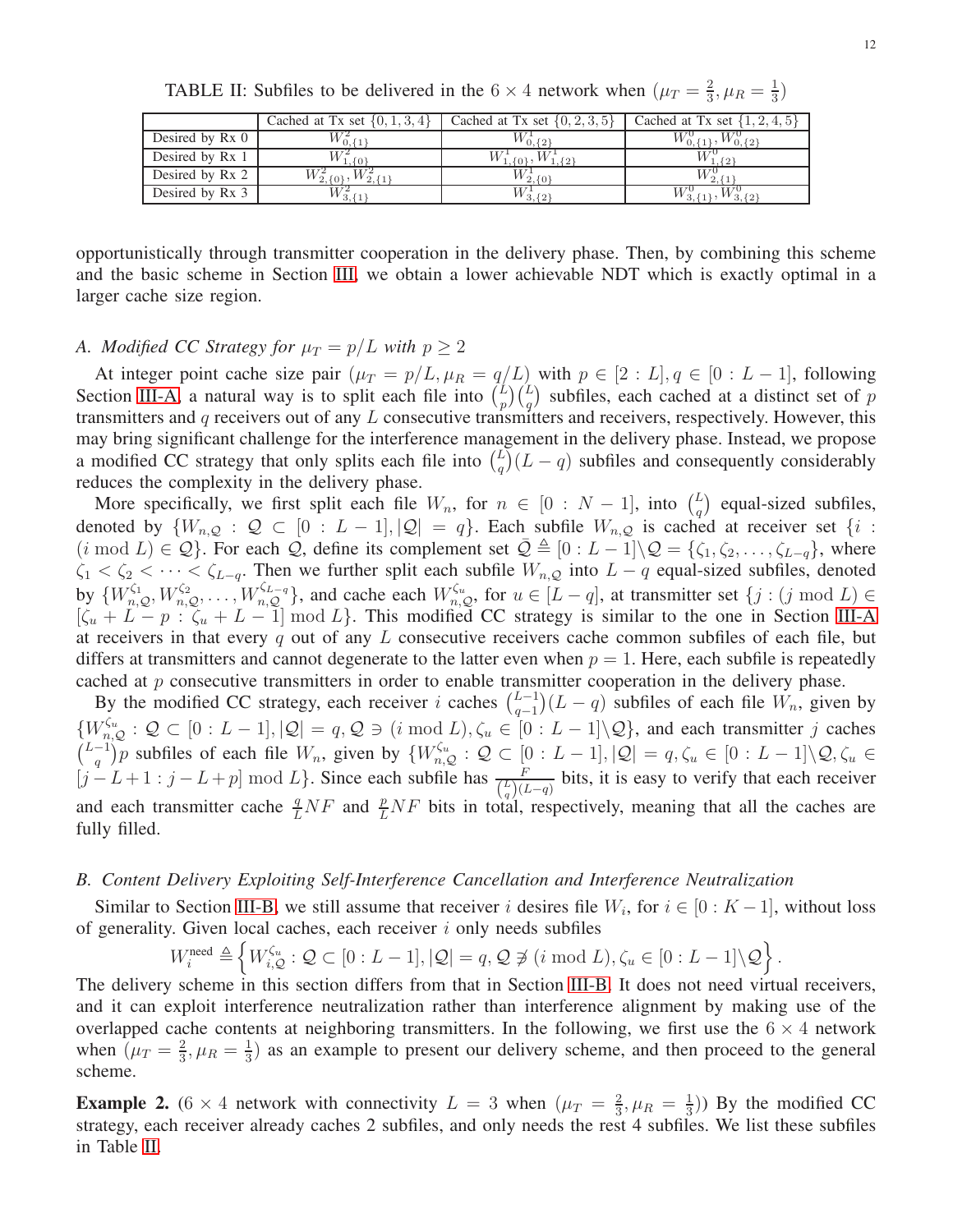

<span id="page-12-1"></span>Fig. 5: Received subfiles and neutralized subfiles of receiver 2 in the  $6 \times 4$  network.

We use a 4-symbol extension to transmit subfiles in Table [II.](#page-11-0) Denote  $x_{i,Q}^{\zeta_u}$  as the transmitted symbol of subfile  $W_{i,Q}^{\zeta_u}$ . At each time slot t, denote  $v_{i,Q}^{\zeta_u,j}(t)$  as the precoding coefficient of  $x_{i,Q}^{\zeta_u}$  at transmitter j which caches  $W_{i,Q}^{\zeta_u}$ , and column vector  $\mathbf{v}_{i,Q}^{\zeta_u}(t)$  as the  $6 \times 1$  cooperative beamforming vector of  $x_{i,Q}^{\zeta_u}$  by combining the precoding coefficients from all the 6 transmitters together. Note that for those transmitters not caching  $\hat{W}_{i,Q}^{\zeta_u}$ , their corresponding entries in  $\mathbf{v}_{i,Q}^{\zeta_u}(t)$  are 0. For example, the beamforming vector of  $x_{2,\{1\}}^0$  at each time slot t is  $\mathbf{v}_{2,\{1\}}^0(t) = [0, v_{2,\{1\}}^{0,1}]$  $\mathbb{C}^{0,1}_{2,\{1\}}(t), \mathbb{C}^{0,2}_{2,\{0\}}$  $_{2,\{1\}}^{0,2}(t),$   $0, v_{2,\{1\}}^{0,4}$  $\mathbb{P}^{0,4}_{2,\{1\}}(t),\mathbb{v}_{2,\{1\}}^{0,5}$  $_{2,\{1\}}^{0,5}(t)$ <sup>T</sup>. Then, the received signals at 4 receivers at each time slot t, for  $t \in [4]$ , are given by

$$
\begin{bmatrix} y_0(t) \\ y_1(t) \\ y_2(t) \\ y_3(t) \end{bmatrix} = \begin{bmatrix} h_{0,0}(t) & h_{0,1}(t) & h_{0,2}(t) & 0 & 0 & 0 \\ 0 & h_{1,1}(t) & h_{1,2}(t) & h_{1,3}(t) & 0 & 0 \\ 0 & 0 & h_{2,2}(t) & h_{2,3}(t) & h_{2,4}(t) & 0 \\ 0 & 0 & 0 & h_{3,3}(t) & h_{3,4}(t) & h_{3,5}(t) \end{bmatrix} \cdot \sum_{i, \mathcal{Q}, \zeta_u} \mathbf{v}_{i, \mathcal{Q}}^{\zeta_u}(t) x_{i, \mathcal{Q}}^{\zeta_u}.
$$
 (6)

The goal is to design the beamforming vector of each symbol so as to eliminate interference at undesired receivers at all 4 time slots. Here, we use  $\mathbf{v}_{2,\{1\}}^0(t)$  as an example to illustrate the generation of these vectors. Since  $x_{2,\{1\}}^0$  is desired by receiver 2 and unwanted by receivers 0,1,3, the precoding coefficients in  $\mathbf{v}_{2,\{1\}}^0(t)$  should satisfy

<span id="page-12-0"></span>
$$
\begin{cases}\nh_{2,2}(t)v_{2,\{1\}}^{0,2}(t) + h_{2,4}(t)v_{2,\{1\}}^{0,4}(t) \neq 0 & \text{at receiver 2,} \\
h_{0,1}(t)v_{2,\{1\}}^{0,1}(t) + h_{0,2}(t)v_{2,\{1\}}^{0,2}(t) = 0 & \text{at receiver 0,} \\
h_{3,4}(t)v_{2,\{1\}}^{0,4}(t) + h_{3,5}(t)v_{2,\{1\}}^{0,5}(t) = 0 & \text{at receiver 3,} \n\end{cases}
$$
\n(7)

for  $t \in [4]$ . Note that receiver 1 can cancel  $x_{2,\{1\}}^0$  directly using its local cache since it has cached it. One solution of [\(7\)](#page-12-0) is  $\mathbf{v}_{2,\{1\}}^0(t) = \alpha_{2,\{1\}}^0(t) \cdot [0, -\frac{h_{0,2}(t)}{h_{0,1}(t)}]$  $\frac{h_{0,2}(t)}{h_{0,1}(t)}$ , 1, 0, 0, 0]<sup>T</sup> at each time slot t, where  $\alpha_{2,\{1\}}^0(t)$  follows some continuous distribution. Note that transmitter 1, though not connected to receiver 2, still needs to transmit  $x_{2,\{1\}}^0$  so as to neutralize it at receiver 0. In general, the transmission of subfiles desired by receivers not connected to that transmitter is a key method of the enhanced scheme and a key difference from the basic scheme and [\[25\]](#page-21-7). By designing  $\mathbf{v}_{2,\{1\}}^0(t)$ , symbol  $x_{2,\{1\}}^0$  can be received by receiver 2 without causing interference to other receivers. Similarly, we can design the beamforming vectors of other symbols to eliminate interferences at unwanted receivers, and each receiver only receives its desired symbols at all 4 time slots. An interference-free transmission is thus created for all receivers. Fig. [5](#page-12-1) shows the received subfiles and neutralized subfiles of receiver 2 as an example. By canceling cached subfiles using local cache, the signal space of receiver 2 is only occupied by its 4 desired subfiles which can be decoded in 4-symbol extension. Thus, a per-user DoF of 1 is achieved.

Since each receiver desires 4 subfiles, each with  $\frac{F}{6}$  bits, the achievable NDT is given by  $\tau = \frac{4 \times 1/6}{1} = \frac{2}{3}$  $\frac{2}{3}$ .

Now we proceed to the general  $(K+L-1)\times K$  partially connected linear network. We first consider the case when  $p+q \geq L$ . We use a  $\binom{L-1}{q}$  $\binom{-1}{q}(L-q)$ -symbol extension to transmit subfiles, where  $\binom{L-1}{q}$  $\binom{-1}{q}(L-q)$  is also the number of subfiles desired by each receiver. Similar to Example [2,](#page-11-1) denote  $x_{i,Q}^{\zeta_u}$  as the transmitted symbol of subfile  $W_{i,Q}^{\zeta_u}$ . At each time slot t, denote  $v_{i,Q}^{\zeta_u,j}(t)$  as the precoding coefficient of  $x_{i,Q}^{\zeta_u}$  at transmitter j which caches  $W_{i,Q}^{\zeta_u}$ , and column vector  $\mathbf{v}_{i,Q}^{\zeta_u}(t)$  as the  $(K+L-1)\times 1$  cooperative beamforming vector of  $x_{i,Q}^{\zeta_u}$  by combining the precoding coefficients from all the  $K + L - 1$  transmitters together. Note that for those transmitters not caching  $W_{i,Q}^{\zeta_u}$ , their corresponding entries in  $\mathbf{v}_{i,Q}^{\zeta_u}(t)$  are 0. At each time slot t,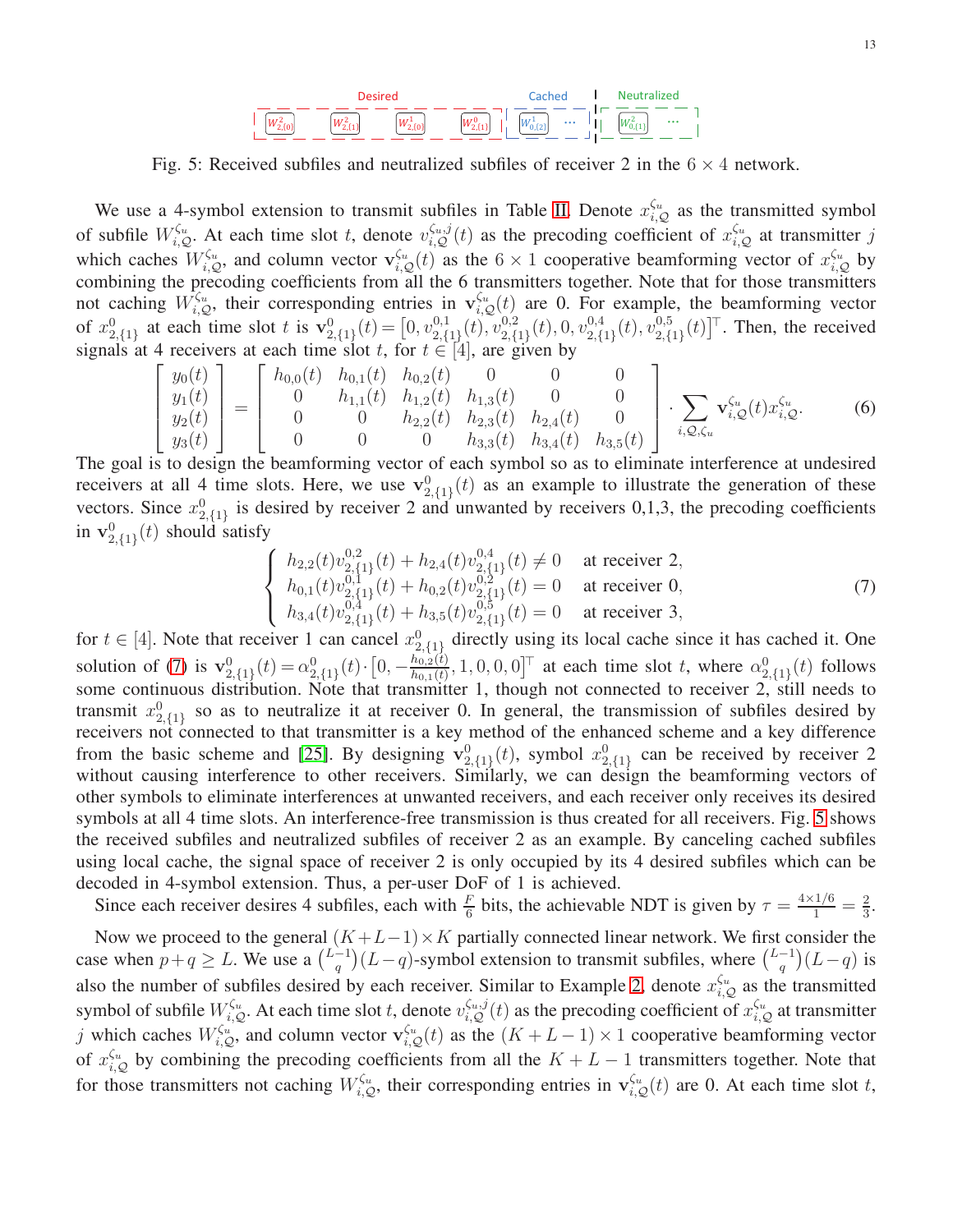for  $t \in \left[\binom{L-1}{a}\right]$  $\binom{-1}{q}(L-q)$ , the received signals at all receivers are given by

$$
\mathbf{y}(t) = \mathbf{H}(t) \cdot \sum_{i,Q,\zeta_u} \mathbf{v}_{i,Q}^{\zeta_u}(t) x_{i,Q}^{\zeta_u},
$$

where  $y(t) \in \mathbb{C}^{K \times 1}$  denotes the received signals at all receivers, and  $H(t)$  is the  $K \times (K + L - 1)$  channel matrix between all transmitters and receivers. Note that each symbol  $x_{i,Q}^{\zeta_u}$  is desired by receiver i, and unwanted by the rest  $K - 1$  receivers. Among these  $K - 1$  receivers, q out of any L consecutive receivers have cached  $W_{i,Q}^{\zeta_u}$ , and can cancel  $x_{i,Q}^{\zeta_u}$  directly. Thus, we only need to design the beamforming vector  $\mathbf{v}_{i,Q}^{\zeta_u}(t)$  to neutralize  $x_{i,Q}^{\zeta_u}$  at the rest unwanted receivers, and guarantee that  $x_{i,Q}^{\zeta_u}$  can be received and decoded successfully by receiver  $i$ . The detailed design of the vectors is given in Appendix C. The main idea is that, for each  $x_{i,Q}^{\zeta_u}$ , we first design the precoding coefficients at p consecutive cached transmitters  $[j : j + p - 1] \equiv [\zeta_u + L - p : \zeta_u + L - 1] \pmod{L}$  with  $j + p - 1 \in [i : i + L - 1]$ , to eliminate interference at  $L-1$  unwanted receivers  $[j+p-L:j+p-1]\setminus\{i\}$  near receiver i. Note that  $x_{i,Q}^{\zeta_u}$  still causes interference to receivers  $[j - L + 1 : j + p - L - 1]$ , we then design the precoding coefficients at the previous p consecutive cached transmitters  $[j - L : j + p - L - 1]$  to neutralize  $x_{i,Q}^{\zeta_u}$  at them. Iteratively, each symbol will be neutralized at all unwanted and uncached receivers. Thus, each receiver only receives its  $\binom{L-1}{a}$  $\binom{-1}{q}(L-q)$  desired symbols, and an interference-free transmission is created for all receivers. Also by designing an i.i.d. multiplicative factor  $\alpha_{i,Q}^{\zeta_u}(t)$  for each  $\mathbf{v}_{i,Q}^{\zeta_u}(t)$  similar to Example [2,](#page-11-1) each receiver can successfully decode its desired symbols in  $\binom{L-1}{a}$  $\binom{-1}{q}(L-q)$ -symbol extension, and a per-user DoF of 1 is achieved when  $p + q > L$ .

Remark 5. Note that coded multicasting is not adopted in the above delivery scheme. Instead, selfinterference cancellation is used. This is because if we generate coded messages, each message will be desired by  $q+1$  receivers, but will cause interference to the rest  $K-q-1$  receivers since this message is not cached at any of them. On the other hand, if we directly transmit each subfile, it is already cached at  $q$ out of any L consecutive receivers, hence causes interference to much less receivers. As a result, compared to coded multicasting, this method can create the interference-free transmission for more receivers.

Now let us consider the case when  $p + q < L$ . When  $p + q < L$ , it is easy to verify that each symbol cannot be canceled or neutralized at all unwanted receivers. To tackle this problem, we split the transmission process into  $\binom{L}{n+1}$  $\binom{L}{p+q}$  stages in time such that a distinct set of  $p+q$  out of any L consecutive receivers are selected in each stage to be active and need to receive signals from transmitters, while the rest  $L - p - q$  receivers do not intend to receive any signal. We aim to create the interference-free transmission for these active receivers in each stage. We represent each stage by a unique combination tuple  $(r_1, r_2, \ldots, r_{p+q})$ , with  $r_i \in [0 : L-1]$  and sorted as  $0 \le r_1 < \ldots < r_{p+q} \le L-1$ . In each stage  $\Re = (r_1, r_2, \ldots, r_{p+q})$ , receivers  $\{i : (i \bmod L) \in \Re\}$  are active, while the rest receivers do not need to receive or decode any signal. We split each subfile  $W_{i,Q}^{\zeta_u}$  into  $\binom{L-q-1}{p-1}$  $\binom{-q-1}{p-1}$  equal-sized mini-files, denoted by  $\{W_{i,\zeta}^{\zeta_u}$  $i, Q_{i}, Q_{i}, \mathbb{R}: \mathbb{R} \subset [0:L-1], \mathbb{R} \supseteq (\{i \bmod L\} \cup \mathcal{Q}), |\mathbb{R}| = p + q\}.$  Each mini-file  $W_{i, Q}^{\zeta_u}$  $\zeta_{i,\mathcal{Q},\Re}^{\zeta_u}$  is delivered in stage  $\Re$ , and each active receiver desires  $\binom{p+q-1}{q}$  $\binom{q-1}{q}(L-q)$  mini-files in each stage. In each stage  $\Re$ , each mini-file  $W_{i,\mathcal{L}}^{\zeta_u}$  $i, Q, R, \ldots, Q, R$  is cached at q out of any  $p + q$  adjacent active receivers (since  $Q \subset \mathbb{R}$ ), and can be neutralized at the rest undesired active receivers by transmitter cooperation, similar to the previous case when  $p+q=L$ . The transmission strategy when  $p+q \geq L$  can be directly applied here, and each active receiver can achieve a per-user DoF of 1. Since each receiver is active in  $\binom{L-1}{n+a}$  $\binom{L-1}{p+q-1}$  stages, the per-user DoF of  $\binom{\binom{L-1}{p+q-1}}{\binom{L}{p+q}}$  $\frac{p+q-1}{\binom{L}{p+q}} = \frac{p+q}{L}$  $\frac{+q}{L}$  is achieved in the entire delivery phase.

Combining two cases when  $p + q \geq L$  and when  $p + q < L$ , the per-user DoF of  $\frac{\min\{p+q, L\}}{L}$  is achievable. Since each receiver desires  $\binom{L-1}{a}$  $\frac{1}{\binom{n}{q}}(L-q)$  subfiles, each with  $\frac{1}{\binom{L}{q}}(L-q)F$  bits, the achievable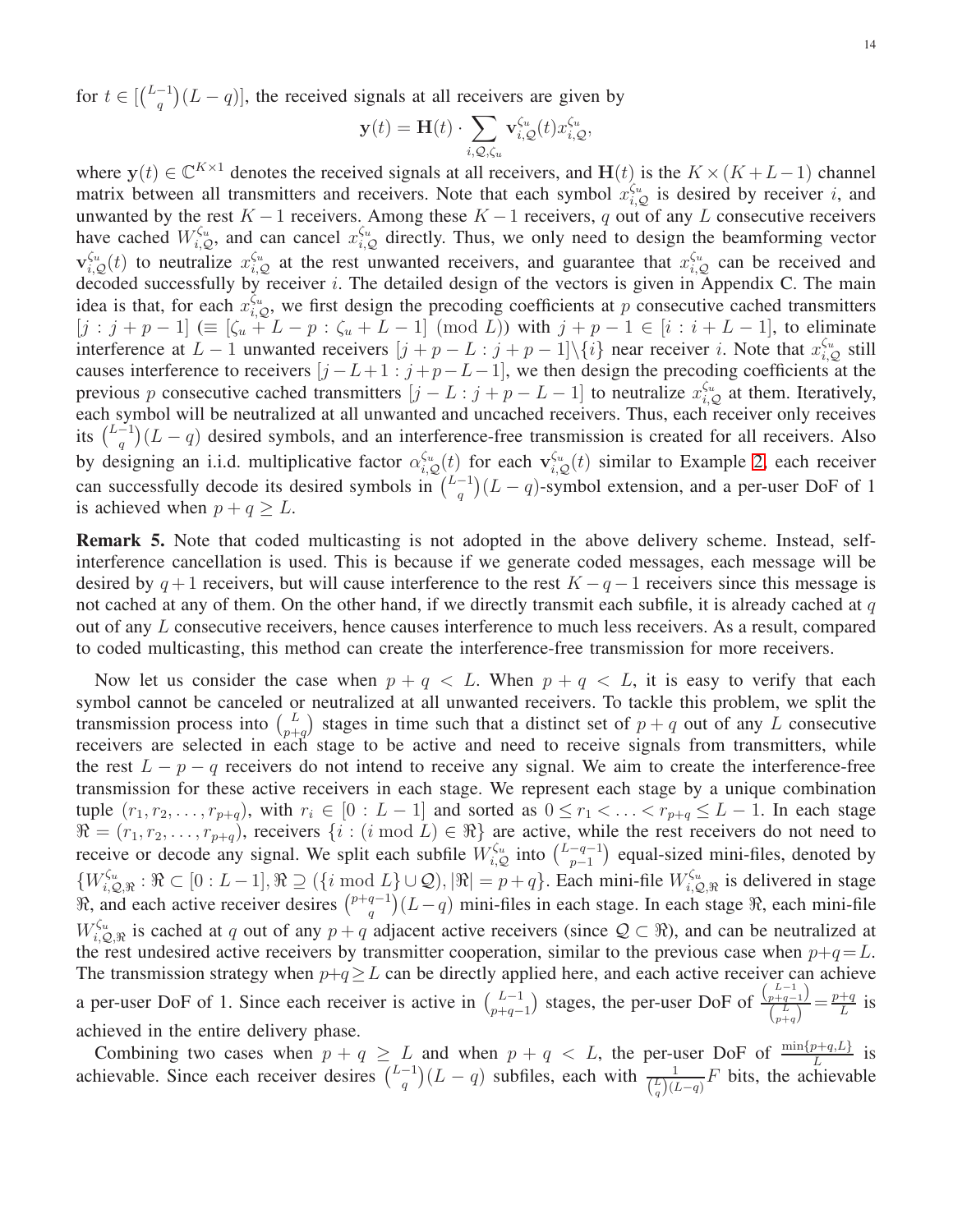NDT at integer-point cache size pair  $(\mu_T = \frac{p}{L})$  $\frac{p}{L}, \mu_R = \frac{q}{L}$  $\frac{q}{L}$ ) is

$$
\tau(\mu_T = \frac{p}{L}, \mu_R = \frac{q}{L}) = \frac{\binom{L-1}{q}(L-q) \cdot \frac{1}{\binom{L}{q}(L-q)}}{\frac{\min\{p+q, L\}}{L}} = \frac{(L-q)}{\min\{p+q, L\}}.
$$
\n(8)

Remark 6 (Computational complexity of the enhanced scheme). In the cache placement phase, since we split each file into  $(L - q)$  $\binom{L}{q}$  $_{q}^{L}$ ) subfiles, the computational complexity is given by  $O(NL^{q+1})$ . In the content delivery phase, the transmit beamforming vector of each subfile at each time slot is determined by solving a linear equation as in Appendix C, and the overall computational complexity is given by  $O(K^4L^{2q+2})$  when  $p+q \ge L$  and  $O(K^4p^3L^{p+q-2}(p+q)^{2q})$  when  $p+q < L$ . Similar to the basic scheme, the computational complexity of the receive combining matrix design comes from the inverse operation of square matrices, and is given by  $O(KL^{3q+3})$  when  $p+q \ge L$  and  $O(KL^{p+q+2}(p+q)^{3q})$  when  $p+q < L$ .

#### *C. Achievable NDT by Combining the Two Schemes*

Combining the enhanced scheme for large transmitter cache size and the basic scheme for small transmitter cache size in Section [III,](#page-5-0) we obtain a lower achievable NDT given as follows.

<span id="page-14-1"></span>**Theorem 4.** *(Achievable NDT-2 for linear network) For the cache-aided*  $(K + L - 1) \times K$  *partially connected linear interference network, an achievable NDT-2 is given by*

<span id="page-14-0"></span>
$$
\tau_{A2}(\mu_T = \frac{p}{L}, \mu_R = \frac{q}{L}) \triangleq \begin{cases} \frac{(L-1+\frac{L}{q+1})(L-q)}{L^2}, & \text{if } p = 1, q \in [0:L-1],\\ \frac{(L-q)^2}{\min\{p+q,L\}}, & \text{if } p \in [2:L], q \in [0:L-1]. \end{cases}
$$
(9)

*For general feasible cache size pair*  $(\mu_T, \mu_R)$  *satisfying*  $L\mu_T + \mu_R \geq 1$ *, the achievable NDT-2 is given by the lower convex envelope of these points and the trivial points*  $\tau(\mu_T \geq 0, \mu_R = 1) = 0$  *using memory sharing.*

Similar to [\(5\)](#page-9-1), we can rewrite [\(9\)](#page-14-0) as  $\tau = \frac{1-\mu_R}{\min\{\mu_T + \mu_R, 1\}}$  when  $p \in [2:L], q \in [0:L-1]$ , which suggests that the enhanced scheme exploits the receiver local caching gain of  $(1-\mu_R)$ , and a combined interference neutralization and self-interference cancellation gain of  $\frac{1}{\min\{u\}}$  $\frac{1}{\min\{\mu_T + \mu_{R,1}\}}$ . In the latter gain, similar to [\[8\]](#page-20-10),  $\mu_T$ represents the contribution of interference neutralization gain, and  $\mu_R$  represents the contribution of selfinterference cancellation gain. In the extreme case when  $\mu_T + \mu_R \ge 1$ , further increasing  $\mu_T$  or  $\mu_R$  will not increase the gain future. The optimality of NDT-2 in Theorem [4](#page-14-1) is stated in the following theorem.

<span id="page-14-2"></span>**Theorem 5.** *(Optimality) For the considered network, the achievable NDT-2 is optimal if*  $\mu_T + \mu_R \geq 1$ *, with*  $\tau^* = 1 - \mu_R$ *.* 

The proof of Theorem [5](#page-14-2) is similar to that of Theorem [2,](#page-9-3) by comparing the achievable NDT-2 using memory sharing between  $(\mu_T = 1, \mu_R = 0)$  and  $(\mu_T = 0, \mu_R = 1)$  to the lower bound in [\(19\)](#page-19-0) in Appendix B, and thus neglected. Compared to Theorem [3,](#page-9-4) Theorem [5](#page-14-2) shows that the enhanced scheme can achieve the optimal NDT in a larger cache size region than that in the basic scheme, with the expanded region being  $1 - \mu_T \leq \mu_R < \frac{L-1}{L}$  $\frac{-1}{L}$ . This is because when  $1 - \mu_T \leq \mu_R < \frac{L-1}{L}$  $\frac{-1}{L}$ , all the interferences can be eliminated at each receiver by using interference neutralization and self-interference cancellation. Thus, all the dimensions of the received signal space at each receiver are occupied by its desired messages, and we can achieve the optimal NDT of  $\tau^* = 1 - \mu_R$ . While our basic scheme for small transmitter cache size is similar to [\[7\]](#page-20-9) in terms of exploiting coded multicasting and interference alignment, the major novelty of our work compared to [\[7\]](#page-20-9) is on the exploitation of self-interference cancellation and interference neutralization in the enhanced scheme for large transmitter cache size, which are ignore in [\[7\]](#page-20-9).

**Remark 7** (Impact of coding in cache placement). Note that our proposed caching strategies only involve pure file splitting without any inter-file or intra-file coding. This implies that inter-file or intra-file coding have no benefits on reducing NDT when  $\mu_T + \mu_R \geq 1$ , and can at most reduce NDT by two times in the rest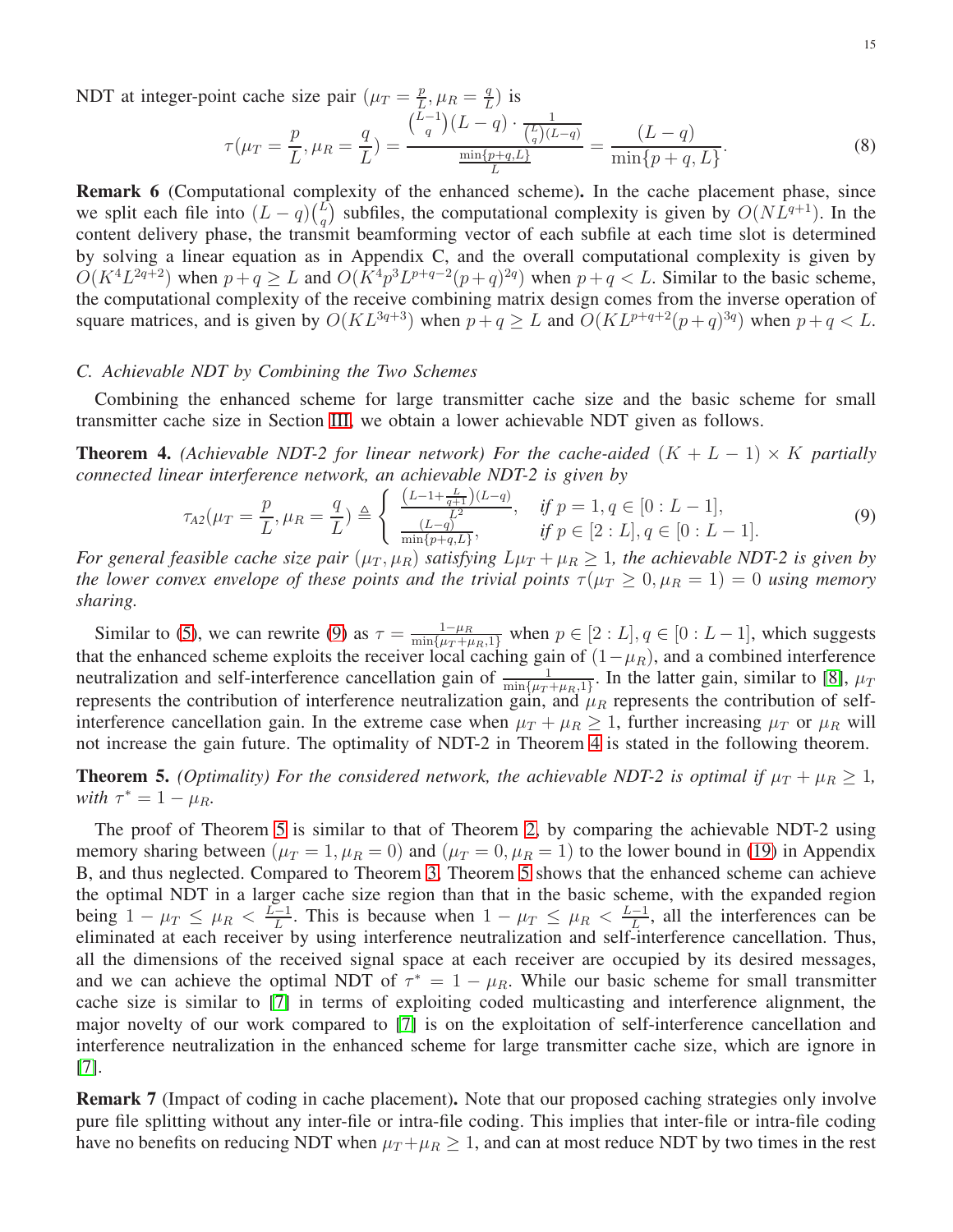<span id="page-15-1"></span>

<span id="page-15-2"></span>Fig. 6: Achievable NDT-2 for different receiver connectivity L with  $K = 10, \mu_T = \frac{1}{3}$  $\frac{1}{3}$ .



Fig. 7: Achievable NDTs of our scheme and [\[25\]](#page-21-7) with  $L = 3$  and [\[27\]](#page-21-9) in the  $6 \times 4$  linear network when  $\mu_T = \frac{1}{3}$  $\frac{1}{3}$ .

cache size region. This result is related to the problem of multiple unicast sessions in network coding, since our considered receiver demands are multiple unicast. As shown in [\[31\]](#page-21-13), [\[32\]](#page-21-14), network coding can only provide a marginal gain for multiple unicast sessions, while the major benefit comes from multicasting. This explains why coded cache placement cannot reduce NDT by more than a constant factor in our system.

Remark 8 (Impact of receiver connectivity). Note that our achievable NDT-2 in Theorem [4](#page-14-1) is only related to the receiver connectivity  $L$  but not the receiver number  $K$ . This is because 1) in the basic scheme, each receiver sees an equivalent  $L \times L$  fully connected X-multicast channel by our interference alignment technique; 2) in the enhanced scheme, we create the interference-free transmission for  $\min\{p+q, L\}$  out of any  $L$  consecutive receivers. To find the impact of receiver connectivity  $L$ , we plot the achievable NDT-2 under different L with  $K = 10, \mu_T = \frac{1}{3}$  $\frac{1}{3}$  in Fig. [6.](#page-15-1) It can be seen that the achievable NDTs for all the four different L's are the same and optimal when  $\mu_R \geq \frac{2}{3}$  with  $\tau^* = 1 - \mu_R$ , as shown in Theorem [5.](#page-14-2) When  $0 < \mu_R < \frac{2}{3}$  $\frac{2}{3}$ , Fig. [6](#page-15-1) shows that the achievable NDT slightly decreases when L increases. This implies that when L increases, the positive impact of having more transmitter cooperation or coordination slightly prevails the negative impact of more interferences received at each receiver. In the extreme case when  $\mu_R = 0$ , the achievable NDT for all the four different L's are the same, i.e.,  $\tau = \frac{5}{3}$  $\frac{5}{3}$ , which implies that the gain of having more transmitter cooperation/coordination is completely offset by the loss due to more interferences.

#### <span id="page-15-0"></span>*D. Comparison with Other Works*

In this subsection, we compare our achievable NDT-2 in Theorem [4](#page-14-1) with [\[25\]](#page-21-7), [\[27\]](#page-21-9). The authors in [\[25\]](#page-21-7) considered the Wyner's circular model with  $L = 2$  or 3, and obtained the per-receiver rate-memory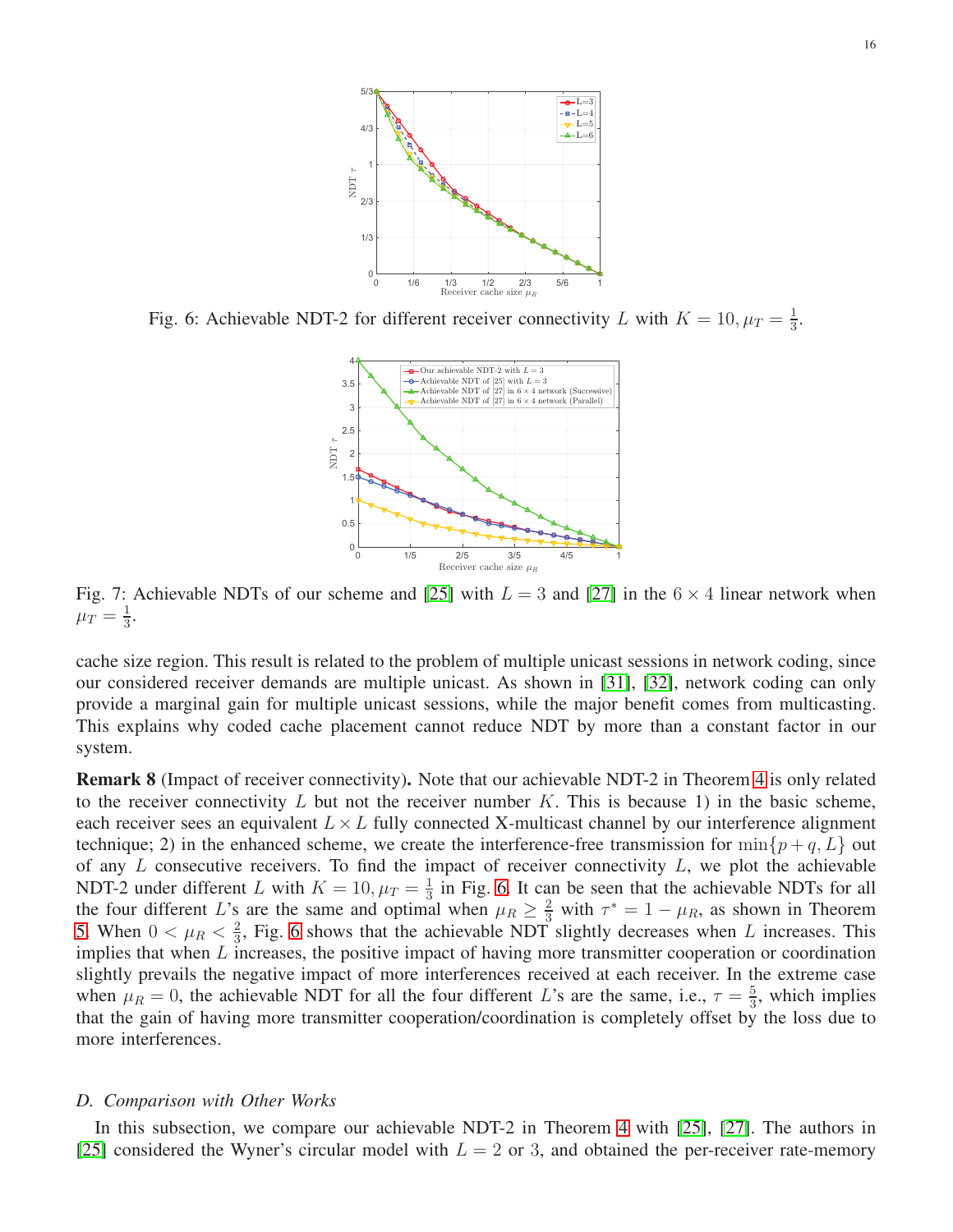tradeoff. The authors in [\[27\]](#page-21-9) considered a random network topology with caches at all transmitters and receivers, and studied both successive and parallel transmissions.

In Fig. [7,](#page-15-2) we plot the achievable NDTs of our scheme and [\[25\]](#page-21-7) with  $L = 3$ , since both NDTs are only related to L but not receiver number K, and the achievable NDT of [\[27\]](#page-21-9) in the  $6 \times 4$  linear network with  $L = 3$ , when  $\mu_T = \frac{1}{3}$  $\frac{1}{3}$ . Note that each transmitter in [\[25\]](#page-21-7) can download all the desired files of its connected receivers from the database after the receiver request is revealed. Thus, it is natural that our achievable NDT is worse, though only slightly, than that in [\[25\]](#page-21-7) when  $\mu_R$  is small. However, our achievable NDT is still close to it in the entire cache size region. As for [\[27\]](#page-21-9), the achievable NDT for parallel transmission is the best among all NDTs, because the messages are transmitted through dedicated links from transmitters to the connected receivers without interference. However, by using successive transmission, their achievable NDT is much worse since transmitters take turns to transmit messages to avoid interferences. The above results demonstrate that our proposed caching and delivery schemes are effective.

## V. EXTENSION TO CIRCULAR NETWORKS AND HETEROGENEOUS LINEAR NETWORKS

#### <span id="page-16-0"></span>*A. Circular Networks*

As mentioned in Section II-A, our partially connected linear interference network has strong connection with the circular interference network. Recall that if we merge transmitter pair  $(j, K+j)$ , for  $j \in [0: L-2]$ , in the  $(K + L - 1) \times K$  linear network, we will arrive at a  $K \times K$  circular network. To make the two network models completely identical, the cached contents on the merged node should remain the same as before merging. By the proposed caching strategies, the cached contents in the transmitter pair  $(j, K + j)$ of the linear network are identical when  $L$  is a divisor of  $K$ . Thus, under this condition, the achievable NDT-2 in Theorem [4](#page-14-1) is directly applicable to the  $K \times K$  circular network.

In the special case when  $L = K$ , the circular network becomes the fully connected network. Then, the achievable per-user DoFs of  $\frac{L}{L-1+\frac{L}{q+1}}$  in Lemma [1](#page-8-3) and  $\frac{\min\{p+q,L\}}{L}$  in the enhanced scheme are consistent with [\[7,](#page-20-9) Theorem 2] and [\[8,](#page-20-10) Theorem 1], respectively.

#### <span id="page-16-1"></span>*B. Linear Networks with Heterogeneous Receiver Connectivity*

Recall that each receiver i, for  $i \in [0: K-1]$ , is connected to  $L_i$  consecutive transmitters  $[i : i+L_i-1]$ in the heterogeneous linear network. Due to the heterogeneous receiver connectivity, our proposed schemes are not directly applicable to this network. In this subsection, we aim to adjust our basic scheme for this network by focusing on cache size pairs  $(\mu_T = \frac{1}{L_0})$  $\frac{1}{L_m}, \mu_R = \frac{q}{R}$  $\frac{q}{K}$ ) with  $L_m \triangleq \min_{i \in [0:K-1]} L_i$  and  $q \in [0:K-1]$ .

*1) Cache placement:* Split each file  $W_n$  into  $L_m {K \choose q}$  equal-sized subfiles, denoted by  $\{W_{n,Q}^{\zeta} : Q \subset [0:1]\}$  $K-1$ ,  $|Q|=q, \zeta \in [0:L_m-1]$ . Each subfile  $W_{n,Q}^{\zeta}$  is cached at receiver set  $\{i:i \in Q\}$  and transmitter set  ${j:(j \mod L_m)=\zeta}$ . Note that this cache placement is cyclic at transmitters but not at receivers due to the heterogeneous receiver connectivity.

2) Content delivery: We still assume that each receiver  $i$  desires file  $W_i$ . Since each subfile desired by one receiver is already cached at  $q$  receivers, coded multicasting can be adopted similar to Section [III-B.](#page-6-2) Specifically, each transmitter  $j$  generates the following coded messages

<span id="page-16-2"></span>
$$
\left\{ W^{\mathcal{R}}_{\mathrm{Tx}_{j}} = \bigoplus_{i \in \mathcal{R}} W^{\hat{j}}_{i, \mathcal{R} \setminus \{i\}} : \mathcal{R} \in [0 : K - 1], |\mathcal{R}| = q + 1, \mathcal{R} \cap \mathcal{R}^{h}_{j} \neq \emptyset \right\},\tag{10}
$$

where  $\hat{j} = j \mod L_m$  and  $\mathcal{R}_j^h$  denotes the set of receivers connected to transmitter j. Each message  $W_{\text{Tx}_j}^{\mathcal{R}}$ <br>in [\(10\)](#page-16-2) is needed by receivers in  $\mathcal{R} \cap \mathcal{R}_j^h$ . Note that for each receiver i and each rec  $L_i > L_m$ , then transmitters connected to receiver i and with indices congruent modulo  $L_m$  transmit the same message intended for set  $\mathcal{R}$ , i.e.,  $W_{Tx_{j_1}}^{\mathcal{R}} = W_{Tx_{j_2}}^{\mathcal{R}}$  for  $j_1, j_2 \in [i : i + L_i - 1]$  and  $j_1 \equiv j_2 \pmod{L_m}$ .

The transmission method of these messages is very similar to Appendix A, where the only difference lies on the message partition. Here, all the messages are divided into  $\binom{K}{q+1}$  message sets according to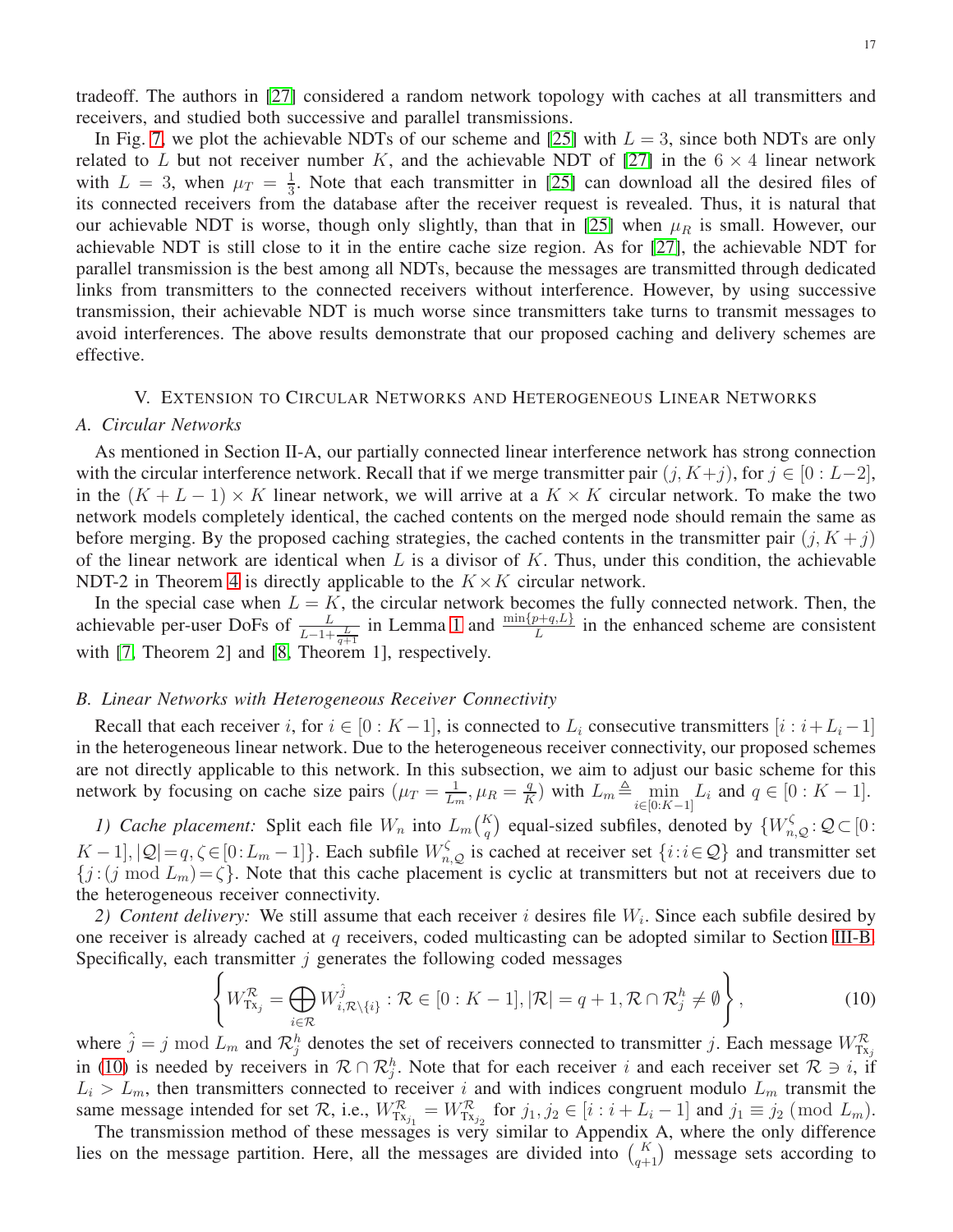their intended receiver set R, i.e., message set  $W_{\mathcal{R}}$ , for  $\mathcal{R} \in [0:K-1], |\mathcal{R}| = q+1$ , contains messages  $\{W_{Tx_j}^{\mathcal{R}} \mid j \in [0: K_T-1], \mathcal{R} \cap \mathcal{R}_j^h \neq \emptyset\}$  with  $K_T$  being the number of transmitters in the network. Messages in the same set are aligned in a same subspace at undesired receivers. Due to page limit, the detailed transmission method is neglected here. For each receiver i, it can successfully decode its  $L_m$ desired messages in each message set  $W_R$  with  $R \ni i^2$  $R \ni i^2$ , while its undesired messages in each set  $W_R$ with  $\mathcal{R} \not\ni i$  are aligned together. Hence, a per-user DoF of  $d = \frac{L_m \binom{K-1}{q}}{L_{\text{max}} \binom{K-1}{k}}$  $\frac{L_m}{L_m\binom{K-1}{q}+\binom{K-1}{q+1}} = \frac{L_m}{L_m-1+\frac{K}{q+1}}$  is achieved. Since each receiver desires  $L_m\binom{K-1}{q}$  subfiles, each with  $\frac{F}{L_m\binom{K}{q}}$  bits, the achievable NDT is given by  $L_m\binom{K-1}{q}$  $(L_m-1+\frac{K}{q+1})(K-q)$ 

$$
\tau = \frac{L_m(\frac{q}{q})}{L_m(\frac{K}{q})} \cdot \frac{1}{d} = \frac{(L_m - 1 + \frac{1}{q+1})(K - q)}{L_m K}.
$$

*3) Achievable NDT:* The achievable NDT is formally stated in the following proposition.

<span id="page-17-2"></span>Proposition 1. *(Achievable NDT) For the cache-aided heterogeneous linear network as defined above, an achievable NDT is given by*

$$
\tau_A^h(\mu_T \ge \frac{1}{L_m}, \mu_R = \frac{q}{K}) \triangleq \frac{\left(L_m - 1 + \frac{K}{q+1}\right)(K - q)}{L_m K}, \quad \text{if } q \in [0:K - 1],\tag{11}
$$

*with*  $L_m = \min_{i \in [0:K-1]} L_i$ . For general feasible cache size pair  $(\mu_T, \mu_R)$  satisfying  $L_m \mu_T + \mu_R \ge 1$ , the *achievable NDT is given by the lower convex envelope of these points and the trivial points*  $\tau(\mu_T \geq$  $(0, \mu_R = 1) = 0$  *using memory sharing.* 

<span id="page-17-3"></span>Proposition 2. *(Multiplicative Gap) For the heterogeneous linear network, the multiplicative gap between the achievable NDT in Proposition 1 and the optimal NDT is less than*  $\frac{L_m-1+K}{L_m}$ .

The proof of Proposition [2](#page-17-3) is the same as that of Theorem [2,](#page-9-3) and thus neglected. By adjusting our basic scheme for this network model, the caching strategy, the transmit beamforming vector design, and the receive combining matrix design have a computational complexity of  $O(NK<sup>q</sup>)$ ,  $O(K<sub>T</sub><sup>2</sup>K<sup>2q+2</sup>n<sup>2K<sub>T</sub>(K-q-1)</sup>$ ), and  $O(K^{3q+1}n^{3K_T(K-q-1)})$ , respectively.

## VI. CONCLUSION AND FUTURE DIRECTION

<span id="page-17-0"></span>In this paper, we studied caching in partially connected linear networks. We first proposed a basic scheme where each of every  $L$  consecutive transmitters caches a distinct part of each file in the cache placement phase. In the delivery phase, by introducing virtual receivers, we exploited both coded multicasting gain and interference alignment gain. The achievable NDT is within a multiplicative gap of 2 to the optimum, and optimal when  $\mu_R \geq \max\{1 - \mu_T, \frac{L-1}{L}\}$  $\frac{-1}{L}$ . To fully utilize the transmitter cache and hence obtain a lower NDT, we then proposed an enhanced scheme, where each subfile is cached repeatedly at p consecutive transmitters. By utilizing the overlapped transmitter cache, we can exploit both selfinterference cancellation gain and interference neutralization gain in the delivery phase. By combining these two schemes, the achievable NDT is optimal when  $\mu_T + \mu_R \ge 1$ . Finally, we extended our schemes to the circular network when  $L$  divides  $K$ , and also extended our basic scheme to the linear network with heterogeneous receiver connectivity.

Among open problems, since our proposed schemes suffer from large computational complexity, how to design proper schemes with low complexity is an important research direction. In addition, given that this paper assumes a central controller to collect the global CSI, it is still of great importance to study achievable schemes when there is no central controller and only local CSI is available at transmitters and receivers.

<span id="page-17-1"></span><sup>&</sup>lt;sup>2</sup>As mentioned before, transmitters connected to receiver i and with indices congruent modulo  $L_m$  transmit the same message in  $W_R$ with  $\mathcal{R} \ni i$ . Hence, each receiver only has  $L_m$  desired and independent messages in this set  $\mathcal{W}_{\mathcal{R}}$ .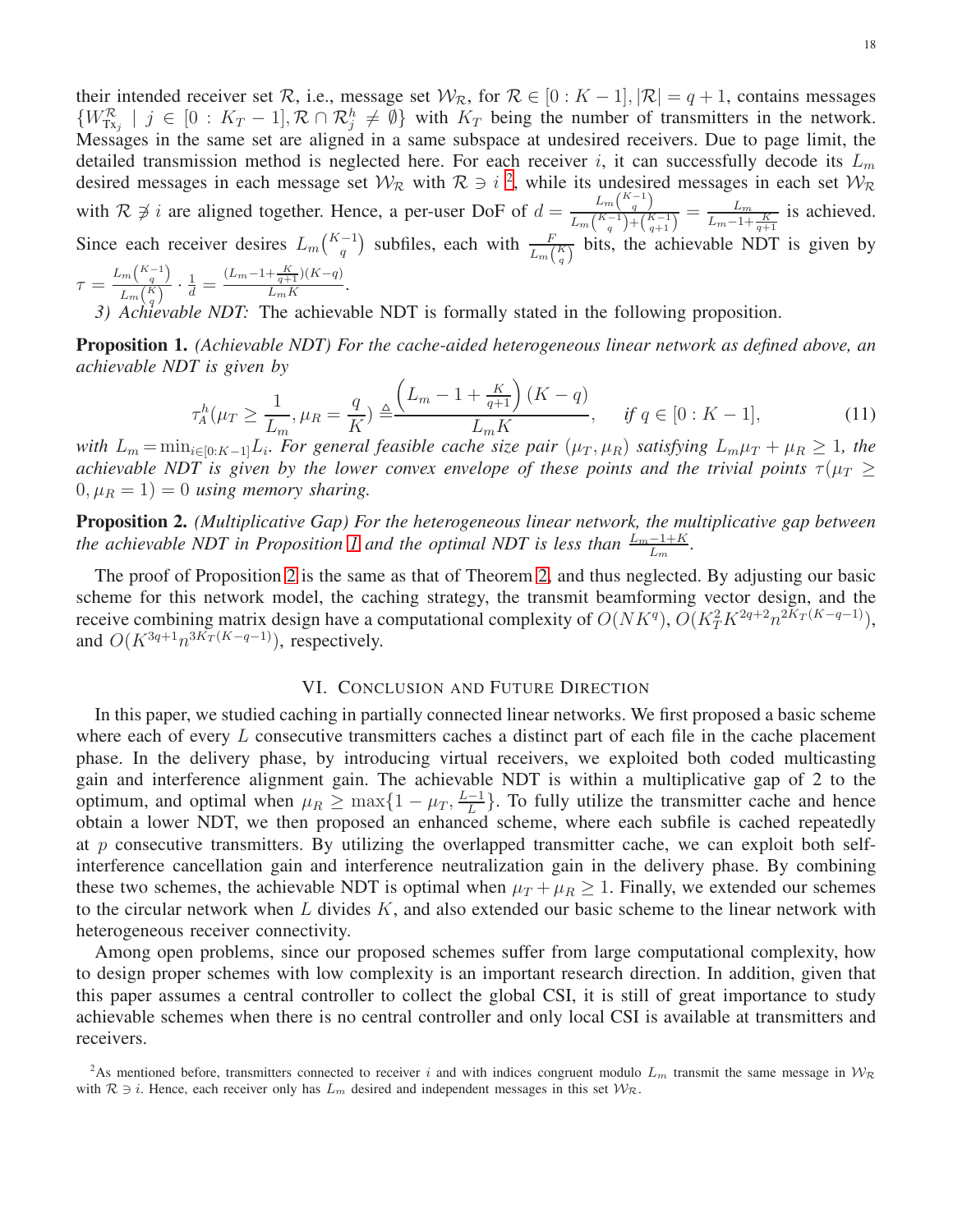#### <span id="page-18-1"></span>APPENDIX A: PROOF OF LEMMA [1](#page-8-3)

We divide all the messages into  $\binom{L}{q+1}$  message sets. Each message set is represented by a unique combination tuple  $(r_0, r_1, \ldots, r_q)$ , with  $r_i \in [0 : L - 1]$  and sorted as  $0 \le r_0 < \ldots < r_q \le L - 1$ . Messages in an arbitrary message set  $\Re = (r_0, r_1, \dots, r_q)$  are given by

$$
\mathcal{W}_{\mathfrak{R}} = \left\{ W_{\mathrm{Tx}_j}^{\mathcal{R}} \mid j \in [0:K+L-2], \mathcal{R} \cap [0:K-1] \neq \emptyset, \mathcal{R} \subseteq \mathcal{R}_j^e, \mathcal{R} \text{ mod } L = \mathfrak{R} \right\}.
$$
 (12)

From [\(12\)](#page-18-1), it can be seen that each transmitter has at most one message in each set. Messages in the same set will be aligned in a same subspace at undesired receivers. This interference management idea can also be found similarly in [\[7\]](#page-20-9), [\[11\]](#page-20-6), but differs in message partition scheme.

We use a  $T_n = L\binom{L-1}{a}$  $(n+1)^{n^{\rho}} + \binom{L-1}{q+1}(n+1)^{\rho}$ -symbol extension, with  $n \in \mathbb{Z}^+, \rho \triangleq (K+L-1)(L-q-1),$ and the channel between transmitter j and receiver  $i$  ( $j \in \mathcal{T}_i$ ) becomes a  $T_n \times T_n$  diagonal matrix  $\mathbf{H}_{i,j}$ whose diagonal entries  $h_{i,j}(t)$  ( $1 \le t \le T_n$ ) are i.i.d. following some continuous distribution. We encode each message  $W_{Tx_j}^R$  into a column vector of  $n^{\rho}$  symbols  $\mathbf{x}_j^R = [x_{j,m}^R]_{1 \le m \le n^{\rho}}$ , and each symbol  $x_{j,m}^R$  is beamformed along a  $T_n \times 1$  column vector  $\mathbf{v}_{j,m}^{\mathcal{R}} = \left[v_{j,m}^{\mathcal{R}}(t)\right]_{1 \le t \le T_n}$ . Then, the codeword of message  $W_{Tx_j}^{\mathcal{R}}$ is  $\mathbf{V}_{j}^{\mathcal{R}}\mathbf{x}_{j}^{\mathcal{R}} \triangleq \sum_{m} \mathbf{v}_{j,m}^{\mathcal{R}} x_{j,m}^{\mathcal{R}}$ . The received signal at an arbitrary actual receiver i, for  $i \in [0:K-1]$ , is given by (neglecting the noise)

$$
\mathbf{y}_{i} = \sum_{j \in \mathcal{T}_{i}} \mathbf{H}_{i,j} \sum_{\substack{\mathcal{R}: \mathcal{R} \cap [0:K-1] \neq \emptyset, \\ \mathcal{R} \subseteq \mathcal{R}_{j}^{e}, |\mathcal{R}| = q+1}} \mathbf{V}_{j}^{\mathcal{R}} \mathbf{x}_{j}^{\mathcal{R}} = \sum_{j \in \mathcal{T}_{i}} \mathbf{H}_{i,j} \sum_{\substack{\mathcal{R}: \mathcal{R} \cap [0:K-1] \neq \emptyset, m=1 \\ \mathcal{R} \subseteq \mathcal{R}_{j}^{e}, |\mathcal{R}| = q+1}} \sum_{m=1}^{n^{\rho}} \mathbf{v}_{j,m}^{\mathcal{R}} x_{j,m}^{\mathcal{R}}.
$$
\n(13)

In [\(13\)](#page-18-2), symbols  $\{x_{j,m}^{\mathcal{R}}\}$  satisfying  $i \notin \mathcal{R}$  are undesired by receiver i, and should be aligned. Specifically, symbols in the same set [\(12\)](#page-18-1) are aligned together. Consider channel matrix set

$$
\mathcal{H}_{\Re} = \left\{ \mathbf{H}_{i,j} \mid j \in [0:K+L-2], \mathcal{R} \subseteq \mathcal{R}_j^e, \mathcal{R} \text{ mod } L = \Re, i \in \mathcal{R}_j^e \setminus \mathcal{R} \right\}
$$
(14)

for each message set  $\Re$ . There are  $\rho$  matrices in  $\mathcal{H}_{\Re}$ . Note that the channel matrices observed in virtual receivers from their connected transmitters are also assumed to be diagonal and independent with each other and the original channel matrix. The diagonal entries  $h_{i,j}(t)$  ( $1 \le t \le T_n$ ) of channel matrix between each virtual receiver and its connected transmitter are i.i.d. following some continuous distribution. Then, for each message  $W_{Tx_j}^R \in \mathcal{W}_{\Re}$ , the beamforming vector  $\mathbf{v}_{j,m}^R$  of each  $x_{j,m}^R$  is given by a unique vector in vector set

<span id="page-18-2"></span><span id="page-18-0"></span>
$$
\mathcal{V}_{\Re}(n) = \left\{ \prod_{H_{i,j} \in \mathcal{H}_{\Re}} (\mathbf{H}_{i,j})^{\alpha_{i,j}} \cdot \mathbf{b}_{\Re} \mid 1 \le \alpha_{i,j} \le n \right\},\tag{15}
$$

where  $b_{\Re}$  is a  $T_n \times 1$  column vector  $[b_{\Re}(t)]_{1 \le t \le T_n}$  whose entries are i.i.d. following some continuous distribution, and independent with other  $b_{\Re}$  for different  $\Re$ . Then, we can rewrite [\(13\)](#page-18-2) as

<span id="page-18-3"></span>
$$
\mathbf{y}_{i} = \sum_{j \in \mathcal{T}_{i}} \mathbf{H}_{i,j} \sum_{\Re} \sum_{m=1}^{n^{\rho}} \prod_{H_{i,j} \in \mathcal{H}_{\Re}} (\mathbf{H}_{i,j})^{\alpha_{i,j}(m)} \mathbf{b}_{\Re} x_{j,m}^{\mathcal{R}},
$$
(16)

where  $\alpha_{i,j}(m)$  denotes the power of  $H_{i,j}$  for symbol  $x_{j,m}^{\mathcal{R}}$ . For undesired message  $W^{\mathcal{R}}_{Tx_j} \in \mathcal{W}_{\Re}$  where  $i \notin \mathcal{R}$  in [\(16\)](#page-18-3) (thus  $(i \mod L) \notin \mathcal{R}$ ), it can be seen that  $H_{i,j} \in \mathcal{H}_{\mathcal{R}}$ . Hence, the received beamforming vector  $H_{i,j} \prod_{i,j} (H_{i,j})^{\alpha_{i,j}} b_{\Re}$  of  $x_{j,m}^{\mathcal{R}}$  lies in vector set  $\mathcal{V}_{\Re}(n+1)$ . Interferences are thus aligned, i.e., the received beamforming vectors of undesired messages  $\{W_{Tx_j}^R : W_{Tx_j}^R \in \mathcal{W}_{\Re}, (i \bmod L) \notin \Re, j \in \mathcal{T}_i\}$  all lie in  $\mathcal{V}_{\mathbb{R}}(n+1)$ .

The received beaforming vectors of desired messages of receiver  $i$  are given by the column vectors of the following  $T_n \times L\binom{L-1}{q}$  $\binom{-1}{q} n^{\rho}$  matrix:

$$
\mathbf{D}_{i} = \left[\mathbf{H}_{i,j} \mathbf{V}_{j}^{\mathcal{R}}\right]_{j \in \mathcal{T}_{i}, \text{ and } \mathcal{R} \text{ satisfies } i \in \mathcal{R}}.
$$
 (17)

The received beamforming vectors of undesired messages of receiver  $i$  lie in the linear space spanned by the vectors in  $\mathcal{V}_{\Re}(n+1)$  for  $\Re$  satisfying  $(i \mod L) \notin \Re$ . This is equivalent to the linear space spanned by the column vectors of the following  $T_n \times {L-1 \choose q+1} (n+1)^p$  matrix:

$$
\mathbf{I}_{i} = [\mathbf{u}]_{u \in \mathcal{V}_{\Re}(n+1), \text{ and } \Re \text{ satisfies } (i \bmod L) \notin \Re}.
$$
 (18)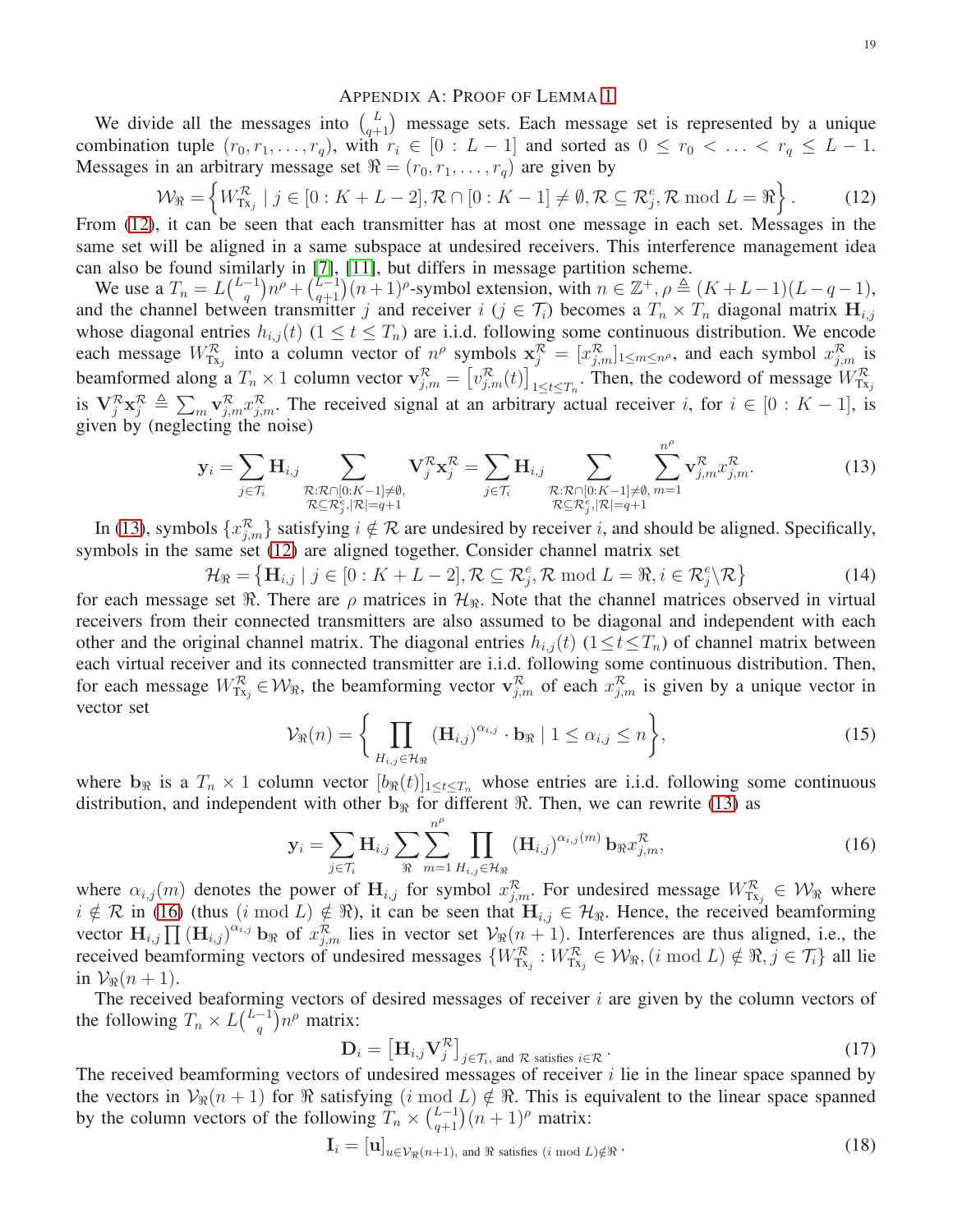We need to assure that the  $T_n \times T_n$  matrix  $\mathbf{A}_i \triangleq [\mathbf{D}_i \ \mathbf{I}_i]$  is full rank almost surely. By using [\[11,](#page-20-6) Lemma 1], we only need to prove the entries in the same row of  $A_i$  are different monomials. Consider an arbitrary t-th row of  $A_i$ . It is obvious that entries of messages in different message sets  $\Re$  differ in  $b_{\Re}(t)$ . Then consider an arbitrary set  $\Re$ . We first consider the set  $\Re$  such that  $(i \mod L) \in \Re$ . In this set, each transmitter  $j \in \mathcal{T}_i$ has a message  $W_{Tx_j}^{\mathcal{R}} \in \mathcal{W}_{\Re}$  desired by receiver i. Since  $H_{i,j} \notin \mathcal{H}_{\Re}$ , entries of each  $W_{Tx_j}^{\mathcal{R}}$  in this set have a unique term  $h_{i,j}(t)$ . Finally, consider an arbitrary  $W_{Tx_j}^{\mathcal{R}}$ . Given the design in [\(15\)](#page-18-0), its corresponding entries are different monomials. Similar arguments can be applied to message sets  $\Re$  satisfying  $(i \mod L) \notin \Re$ . Thus we proved that the entries in the same row of  $A_i$  are different monomials. By [\[11,](#page-20-6) Lemma 1], we assure that  $A_i$  is full rank almost surely. Then, the receive combining matrix for receiver i is given by  $A_i^{-1}$ . Thus, receiver i can successfully decode its desired symbols by computing  $A_i^{-1}$ y<sub>i</sub>, so as the other receivers.

Since each receiver decodes its  $L\binom{L-1}{a}$  $\binom{-1}{q}$  desired messages, each encoded into  $n^{\rho}$  symbols, in  $T_n$ -symbol extension, we can achieve a per-user DoF of  $\frac{L^{(L-1)n\rho}_{q}}{L^{(L-1)n}$  $\frac{L\left(\frac{q}{q}\right)^{n}}{L\left(\frac{L-1}{q}\right)n^p + \left(\frac{L-1}{q+1}\right)(n+1)^p}$ . Letting  $n \to \infty$ , a per-user DoF of  $L\binom{L-1}{q}$  $\frac{L\left(\frac{q}{q}\right)}{L\left(\frac{L-1}{q}\right)+\left(\frac{L-1}{q+1}\right)} = \frac{L}{L-1+\frac{L}{q+1}}$  is achieved. Lemma [1](#page-8-3) is proved.

## <span id="page-19-0"></span>APPENDIX B: MULTIPLICATIVE GAP OF NDT (PROOF OF THEOREM [2\)](#page-9-3)

First, let us present a lower bound of the optimal NDT in the following lemma.

## **Lemma 2.** For the  $(K + L - 1) \times K$  linear network, the optimal NDT is lower bounded by  $\tau^* \geq \tau_{lb} \triangleq 1 - \mu_R.$  (19)

The proof is based on a cut-set argument, similar to [\[4\]](#page-20-2), and thus ignored. For any feasible cache size pair  $(\mu_T, \mu_R)$ , we can use memory sharing between  $(\mu_T = 0, \mu_R = 1)$  and  $(\mu_T = \frac{1}{L})$  $\frac{1}{L}, \mu_R = 0$ ) to obtain an achievable NDT. Specifically, we split each file into two subfiles. One has  $\mu_R F$  bits, and is cached at all receivers but none of the transmitters, as at ( $\mu_T = 0, \mu_R = 1$ ), yielding  $\tau_1 = 0$ . The other has  $(1 - \mu_R)F$ bits, and is cached and delivered by the basic scheme at  $(\mu_T = \frac{1}{L})$  $\frac{1}{L}$ ,  $\mu_R = 0$ ), yielding  $\tau_2 = \frac{2L-1}{L}$  $\frac{1}{L}$ . By memory sharing, the corresponding achievable NDT is  $\tau = \frac{(2L-1)(1-\mu_R)}{L}$  $\frac{L(1 - \mu_R)}{L}$ . Comparing to [\(19\)](#page-19-0), we have  $\tau_{A1}$  $\frac{\tau_{\text{Al}}}{\tau^*} \leq \frac{2L-1}{L} < 2$  $\frac{\tau_{\text{Al}}}{\tau^*} \leq \frac{2L-1}{L} < 2$ . Theorem 2 is proved.

## APPENDIX C: DESIGN OF BEAMFORMING VECTORS WHEN  $p + q \geq L$

We consider vector  $\mathbf{v}_{i_0,Q}^{\zeta_u}(t)$  of an arbitrary symbol  $x_{i_0,Q}^{\zeta_u}$  at an arbitrary time slot t to illustrate the beamforming design. Note that  $x_{i_0,Q}^{\zeta_u}$  is desired by receiver  $i_0$ , and available at transmitters  $\{j : (j \mod 1) \}$  $L \in [\zeta_u + L - p : \zeta_u + L - 1] \mod L$ . Define  $\zeta_u^{i_0} \triangleq \lfloor \frac{i_0 - \zeta_u}{L} \rfloor$  $\frac{-\zeta_u}{L}$   $\left| L+\zeta_u \right|$  as the maximum number congruent with  $\zeta_u$  modulo L which is no larger than  $i_0$ . Note that  $W_{i_0,Q}^{\zeta_u}$  is cached at transmitters  $[\zeta_u^{i_0}+L-p:\zeta_u^{i_0}+L-1]$ with  $\zeta_u^{i_0} + L - 1 \in [i_0 : i_0 + L - 1]$ . We let these p transmitters deliver  $x_{i_0, \mathcal{Q}}^{\zeta_u}$  to receiver  $i_0$ , and neutralize it at the unwanted receivers  $\left[\zeta_u^{i_0} : \zeta_u^{i_0} + L - 1\right] \setminus \{i_0\}.$ 

The channel matrix between transmitters  $[\zeta_u^{i_0}+L-p:\zeta_u^{i_0}+L-1]$  and receivers  $[\zeta_u^{i_0}:\zeta_u^{i_0}+L-1]$  at each time slot  $t$  is given by

<span id="page-19-1"></span>
$$
\mathbf{H}_{[\zeta_{u}^{i_{0}}\cdot\zeta_{u}^{i_{0}}+L-1]}^{[i'_{0}i_{0}i_{0}+L-1]}(t) = \begin{bmatrix} h_{\zeta_{u}^{i_{0}}\cdot\zeta_{u}^{i_{0}}+L-p}^{i_{0}}(t) & h_{\zeta_{u}^{i_{0}}\cdot\zeta_{u}^{i_{0}}+L-p+1}^{i_{0}}(t) & \cdots & h_{\zeta_{u}^{i_{0}}\cdot\zeta_{u}^{i_{0}}+L-1}^{i_{0}}(t) \\ \cdots & \cdots & \cdots & \cdots \\ h_{[\zeta_{u}^{i_{0}}+L-p;\zeta_{u}^{i_{0}}+L-1]}^{i_{0}}(t) & h_{\zeta_{u}^{i_{0}}+L-p;\zeta_{u}^{i_{0}}+L-p+1}^{i_{0}}(t) & \cdots & h_{\zeta_{u}^{i_{0}}+L-p;\zeta_{u}^{i_{0}}+L-1}^{i_{0}}(t) \\ 0 & h_{\zeta_{u}^{i_{0}}+L-p+1;\zeta_{u}^{i_{0}}+L-1;\zeta_{u}^{i_{0}}+L-1}^{i_{0}}(t) & \cdots & \cdots \\ 0 & 0 & 0 & h_{\zeta_{u}^{i_{0}}+L-1;\zeta_{u}^{i_{0}}+L-1}^{i_{0}}(t) \end{bmatrix} . \tag{20}
$$

It can be seen that the channel matrix of each symbol has the same form as in [\(20\)](#page-19-1) by using the modified CC strategy, which largely reduces the complexity of precoding coefficient design in our scheme. Among these L receivers, q receivers already cache subfile  $W_{i_0,\mathcal{Q}}^{\zeta_u}$ , and can cancel  $x_{i_0,\mathcal{Q}}^{\zeta_u}$  using its local cache.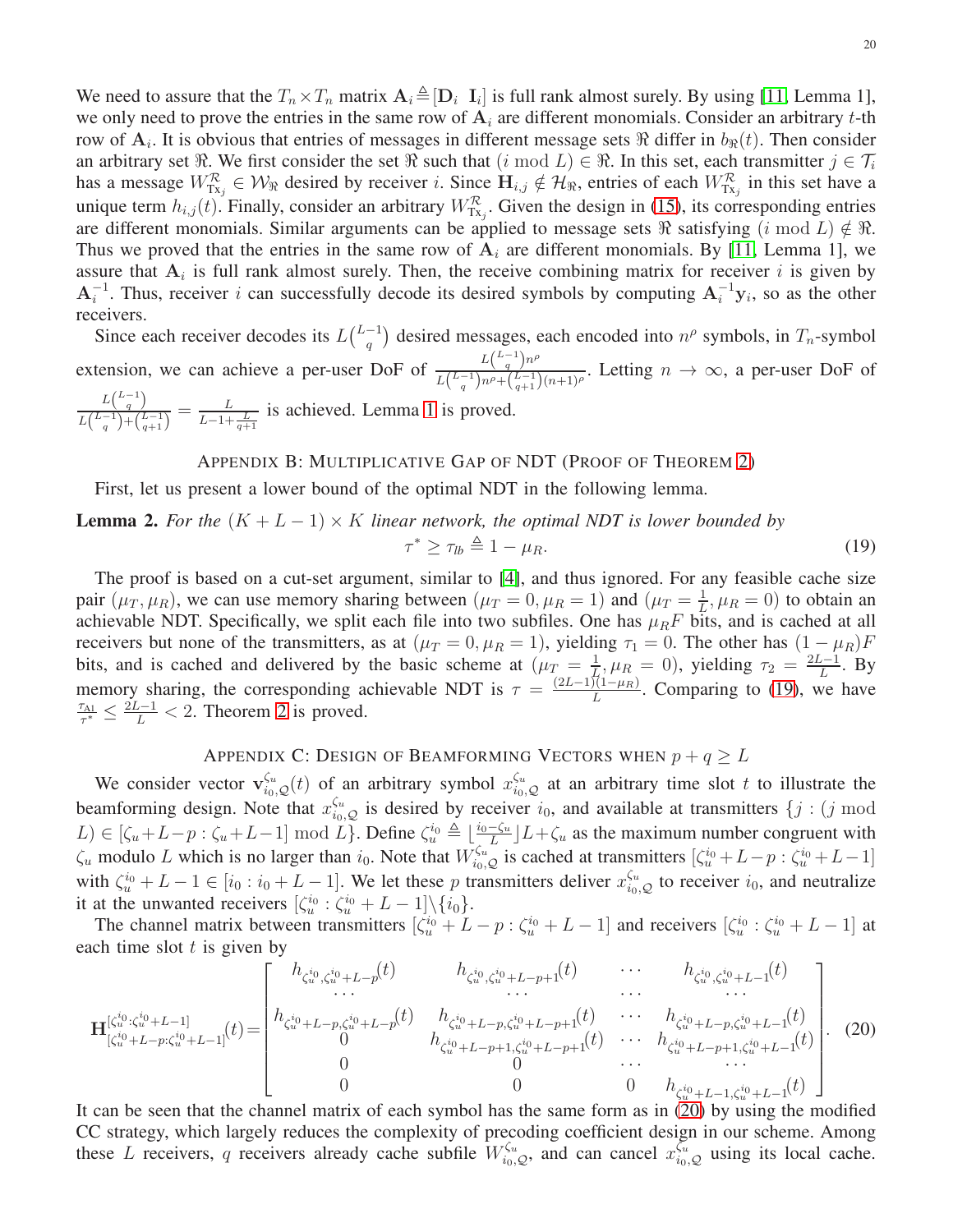Thus, we only need to design the precoding coefficients at transmitters  $[\zeta_u^{i_0}+L-p:\zeta_u^{i_0}+L-1]$  to neutralize  $x_{i_0,Q}^{\zeta_u}$  at the rest  $L-q-1$  unwanted receivers, and ensure that the received factor of  $x_{i_0,Q}^{\zeta_u}$  is non-zero at the desired receiver  $i_0$ . Given that these  $L - q$  receivers correspond to random  $L - q$  rows in  $\mathbf{H}_{\mathbf{b}i}^{[\zeta_u^{i_0}:\zeta_u^{i_0}+L-1]}$  $[\zeta_u^{i_0}:\zeta_u^{i_0}+L-1]$   $(t)$ , it suffices to prove that  $\mathbf{H}^{[\zeta_u^{i_0}:\zeta_u^{i_0}+L-1]}$   $[\zeta_u^{i_0}+L-p:\zeta_u^{i_0}+L-1]$  $\begin{bmatrix} \zeta u^{\alpha_1} \zeta u^{\beta_1} + L - 1 \end{bmatrix}$  (t) is full row rank with probability one for arbitrary  $L - q$  rows. This is true since each channel coefficient is i.i.d. following some continuous distribution, and the diagonal entries of the matrix formed by arbitrary  $L - q$  rows and the last  $L - q$ columns are non-zero (which implies that the determinant of this  $(L-q) \times (L-q)$  matrix is non-zero with probability one). Therefore, there always exists a vector  $\left[\tilde{v}_{i_0,\mathcal{Q}}^{\zeta_u,\zeta_u^{i_0}+L-p}(t),\ldots,\tilde{v}_{i_0,\mathcal{Q}}^{\zeta_u,\zeta_u^{i_0}+L-1}(t)\right]^\top$  satisfying

$$
\begin{cases}\n\sum_{j=1}^{p} h_{i_0,\zeta_u^{i_0}+L-j}(t) \tilde{v}_{i_0,\zeta_u^{i_0}+L-j}^{i_0,\zeta_u^{i_0}+L-j}(t) \neq 0, \text{ at receiver } i_0, \\
\sum_{j=1}^{p} h_{i,\zeta_u^{i_0}+L-j}(t) \tilde{v}_{i_0,\zeta_u^{i_0}+L-j}^{i_0,\zeta_u^{i_0}+L-j}(t) = 0, \text{ at } L-q \text{ unwanted and uncacheed receivers.} \n\end{cases}
$$
\n(21)

The precoding coefficient at transmitter j, for  $j \in [\zeta_u^{i_0}+L-p:\zeta_u^{i_0}+L-1]$ , is given by  $v_{i_0,Q}^{\zeta_u,j}(t) = \alpha_{i_0,Q}^{\zeta_u}(t)\tilde{v}_{i_0,Q}^{\zeta_u,j}(t)$ , where  $\alpha_{i_0,Q}^{\zeta_u}$  is i.i.d. following some continuous distribution, for arbitrary  $i_0, Q, \zeta_u$ .

Note that  $x_{i_0,Q}^{\zeta_u}$  still causes interference to the unwanted receivers  $[\zeta_u^{i_0}+1-p:\zeta_u^{i_0}-1] \subseteq [\zeta_u^{i_0}-L:\zeta_u^{i_0}-1]$ . Then, transmitters  $[\zeta_u^{i_0} - p : \zeta_u^{i_0} - 1]$  can similarly cooperate to neutralize  $x_{i_0, Q}^{\zeta_u}$  at the  $L - q$  uncached receivers in  $[\zeta_u^{i_0} - L : \zeta_u^{i_0} - 1]$ . Iteratively,  $x_{i_0, Q}^{\zeta_u}$  can be neutralized or canceled at all unwanted receivers in  $[0:\zeta_u^{i_0}+L-1]\setminus\{i_0\}$ . On the other hand, by simply letting  $v_{i_0,Q}^{\zeta_u,j}(t)=0$  for transmitters  $[\zeta_u^{i_0}+L:K+L-1]$ ,  $x_{i_0,Q}^{\zeta_u}$  will not cause interference to receivers  $[\zeta_u^{i_0}+L:K-1]$ . Therefore, symbol  $x_{i_0,Q}^{\zeta_u}$  is only received by its desired receiver  $i_0$ , so as the other symbols. Thus, an interference-free transmission is created for each receiver.

Since each desired symbol  $x_{i_0,Q}^{\zeta_u}$  of each receiver  $i_0$  has a unique factor  $\alpha_{i_0,Q}^{\zeta_u}(t)$  for  $t \in \left[\binom{L-1}{q}$  $\binom{-1}{q}(L-q)$ , it is easy to see that the  $\binom{L-1}{a}$  $\binom{-1}{q}(L-q) \times 1$  received beamforming vector of each symbol by combining all time slots is linearly independent with each other. Thus, each receiver can decode its  $\binom{L-1}{a}$  $\binom{-1}{q}(L-q)$  desired symbols in  $\binom{L-1}{a}$  $\binom{-1}{q}(L-q)$ -symbol extension to achieve a per-user DoF of 1.

#### **REFERENCES**

- <span id="page-20-8"></span>[1] F. Xu and M. Tao, "Cache-aided interference management in partially connected wireless networks," in *Proc. IEEE Glob. Commun. Conf. (GLOBECOM)*, Dec 2017, pp. 1–6.
- <span id="page-20-0"></span>[2] H. Liu, Z. Chen, X. Tian, X. Wang, and M. Tao, "On content-centric wireless delivery networks," *IEEE Wireless Commun.*, vol. 21, no. 6, pp. 118–125, Dec 2014.
- <span id="page-20-1"></span>[3] N. Golrezaei, A. F. Molisch, A. G. Dimakis, and G. Caire, "Femtocaching and device-to-device collaboration: A new architecture for wireless video distribution," *IEEE Commun. Mag.*, vol. 51, no. 4, pp. 142–149, Apr 2013.
- <span id="page-20-3"></span><span id="page-20-2"></span>[4] M. A. Maddah-Ali and U. Niesen, "Fundamental limits of caching," *IEEE Trans. Inf. Theory*, vol. 60, no. 5, pp. 2856–2867, May 2014.
- <span id="page-20-5"></span>[5] ——, "Cache-aided interference channels," in *Proc. IEEE Int. Symp. Inf. Theory (ISIT)*, June 2015, pp. 809–813.
- [6] F. Xu, M. Tao, and K. Liu, "Fundamental tradeoff between storage and latency in cache-aided wireless interference networks," *IEEE Trans. Inf. Theory*, vol. 63, no. 11, pp. 7464–7491, Nov 2017.
- <span id="page-20-9"></span>[7] J. Hachem, U. Niesen, and S. N. Diggavi, "Degrees of freedom of cache-aided wireless interference networks," *IEEE Trans. Inf. Theory*, vol. 64, no. 7, pp. 5359–5380, July 2018.
- <span id="page-20-10"></span>[8] N. Naderializadeh, M. A. Maddah-Ali, and A. S. Avestimehr, "Fundamental limits of cache-aided interference management," *IEEE Trans. Inf. Theory*, vol. 63, no. 5, pp. 3092–3107, May 2017.
- <span id="page-20-11"></span>[9] J. S. P. Roig, D. G¨und¨uz, and F. Tosato, "Interference networks with caches at both ends," in *Proc. IEEE Int. Conf. Commun. (ICC)*, May 2017, pp. 1–6.
- <span id="page-20-4"></span>[10] Y. Cao, M. Tao, F. Xu, and K. Liu, "Fundamental storage-latency tradeoff in cache-aided MIMO interference networks," *IEEE Trans. Wireless Commun.*, vol. 16, no. 8, pp. 5061–5076, Aug 2017.
- <span id="page-20-6"></span>[11] V. Cadambe and S. Jafar, "Interference alignment and the degrees of freedom of wireless X networks," *IEEE Trans. Inf. Theory*, vol. 55, no. 9, pp. 3893–3908, Sept 2009.
- <span id="page-20-7"></span>[12] B. Rankov and A. Wittneben, "Spectral efficient protocols for half-duplex fading relay channels," *IEEE J. Sel. Areas in Commun.*, vol. 25, no. 2, pp. 379–389, Feb 2007.
- <span id="page-20-12"></span>[13] A. Sengupta, R. Tandon, and O. Simeone, "Fog-aided wireless networks for content delivery: Fundamental latency tradeoffs," *IEEE Trans. Inf. Theory*, vol. 63, no. 10, pp. 6650–6678, Oct 2017.
- [14] T. Ding, X. Yuan, and S. C. Liew, "Network-coded fronthaul transmission for cache-aided C-RAN," in *Proc. IEEE Int. Symp. Inf. Theory (ISIT)*, June 2017, pp. 1182–1186.